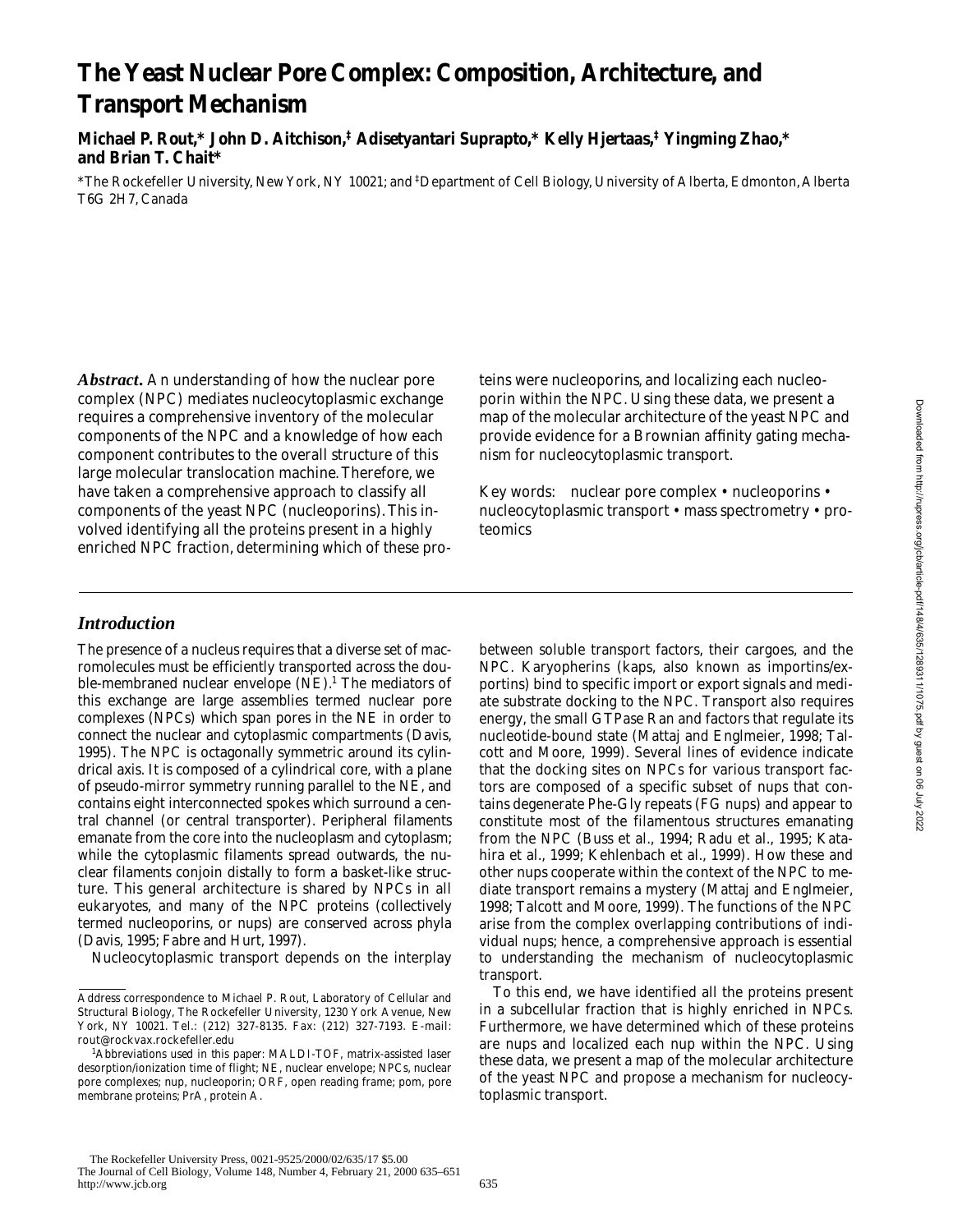## *Materials and Methods*

#### *Separation and Identification of Yeast NPC Proteins*

For HPLC, highly enriched yeast NPC proteins (Rout and Blobel, 1993) were precipitated by the addition of 4 vol of filtered methanol, resuspended by incubation in 10 mM Tris base, 10 mM DTT, 2% SDS for 10 min at 65°C, and then diluted with 9 vol of 10 mM sodium phosphate and 0.1 mM CaCl<sub>2</sub>, pH 6.8. Ceramic hydroxyapatite HPLC gave very efficient recovery of the loaded proteins  $(\sim 70\%$  for most proteins), regardless of their size or charge, with moderate resolution. A volume of the NPC preparation containing  $\sim$ 5 mg protein was loaded at 0.5 ml/min onto a Pentax SH-0710M hydroxyapatite column (American International Chemical, Inc.) preequilibrated in buffer A (10 mM sodium phosphate, 1 mM DTT, 0.1% SDS, and 0.1 mM CaCl<sub>2</sub>, pH 6.8). Proteins were differentially eluted at 0.5 ml/min with a gradient of 100% buffer A to 100% buffer B (1 M sodium phosphate, 1 mM DTT, and 0.1% SDS, pH 6.8). 80 2-ml fractions were collected and polypeptides precipitated with TCA. Reverse phase TFA-HPLC had excellent resolution in the low molecular mass protein range (up to  $\sim$  50 kD). A similar quantity of the NPC preparation was thus loaded at 0.15 ml/min onto a Vydac narrow bore  $2.1 \times 250$ -mm C4 reverse-phase column preequilibrated in 88% solvent A2 (0.1% TFA in H2O), 12% solvent B2 (0.08% TFA in acetonitrile). A linear gradient to 100% B2 differentially eluted the bound proteins (180 fractions were collected). Controls ensured that all the proteins bound to both columns before fractionation. Fractions from both chromatographic preparations were separated by SDS-PAGE on 4–20% Novex gels and the protein bands visualized by copper staining (Bio Rad). The bands of interest were excised, subjected to in-gel digestion with trypsin, and the resulting peptide mixtures extracted as described (Qin et al., 1997). Peptide mixtures were analyzed with matrix-assisted laser desorption/ionization mass spectrometry (MALDI-TOF MS) using a delayed ion extraction and ion mirror reflector mass spectrometer (Voyager-DE STR; Perseptive Biosystems), a delayed ion extraction linear system (Voyager-DE; Perseptive Biosystems), or a MALDI ion trap mass spectrometer that was constructed in-house (Qin et al., 1996). The accurately measured masses of the tryptic peptides were used to search for protein candidates in the nonredundant protein sequence database with the program ProFound (http:// prowl.rockefeller.edu or http://ProteoMetrics.com). The tandem MS fragmentation analyses were carried out as described (Qin et al., 1997) using the protein search algorithm PepFrag (Fenyo et al., 1998; http:// prowl.rockefeller.edu or http://ProteoMetrics.com). Formic acid HPLC separation was performed as described; while the resolution and recovery using this method was superior to TFA-HPLC, formylation of residues prevented mass spectrometric identification of the separated proteins and instead they were analyzed by peptide microsequencing (Rout and Blobel, 1993; Fernandez et al., 1994; Wozniak et al., 1994).

#### *Tagged Strains*

The genomic copy of each gene was tagged by a COOH-terminal, inframe integration of a PCR-derived DNA fragment encoding the IgG binding domains of protein A amplified from the plasmid pProtA/HU (Aitchison et al., 1995a) or from pProtA/HIS5 which instead carries the *S*. *pombe* HIS5 gene as its selectable marker (Wach et al., 1997). Genes were tagged similarly with the 3HA (FLU) epitope (Longtine et al., 1998). This fast, well-proven, and reliable genomic tagging method ensures that the chimeras are expressed from their own promoters, and, by virtue of the COOH-terminal placement, minimizes the possibility of the tag affecting normal polypeptide chain folding during translation. Correct integration of the tag was confirmed by immunoblotting and, where the molecular mass of the chimera was close to those of other tagged strains, by PCR analysis (Aitchison et al., 1995). Diploid cells were sporulated and haploids containing the tagged gene of interest were isolated by tetrad dissection. In only one case (Cdc31p) did the tag affect the viability of the haploid. Therefore, the untagged protein was monitored with monospecific polyclonal antibodies. To reveal NPC associations, tagged strains were crossed with  $nup120\Delta$  cells (NP120-25-3 or its sister spore NP120-25-4 (Aitchison et al., 1995b). Diploid cells were sporulated and *nup120*∆ haploids containing the tagged gene of interest were selected.

#### *Immunoblotting Assays*

Cells were fractionated using published protocols to produce NEs, NPCs (Rout and Blobel, 1993; Strambio-de-Castillia et al., 1995), or carbonate-

extracted nuclear membranes (Wozniak et al., 1994). The relative coenrichment of the tagged proteins was detected as described (Rout et al., 1997), with the FLU tag being visualized by mAb12CA5 (BAbCo). For quantitative immunoblotting, 3-, 5-, 8-, and 12-µg aliquots of tagged NEs were separated by SDS-PAGE, transferred to nitrocellulose and stained sequentially with mAb118C3 (to detect the internal standard Pom152p; Strambio-de-Castillia et al., 1995) and Cy5-conjugated donkey anti– mouse (to detect both the Mab118C3 and the protein A tag; Jackson ImmunoResearch Laboratories, Inc.). Band intensities were quantified (using ImageQuant v.1.1 software in the PhosphorImager; Molecular Dynamics) and the signals of the tag were plotted as a function of the internal standard signals. The resulting slopes (calculated by regression analysis in Microsoft Excel, which also confirmed that the plot was linear, and hence not saturated) yielded a value that represented the relative abundance of the tagged protein to the internal standard in the NPC. In some cases the Pom152p band overlapped the tag signal, and so Nup57p (detected with mAb350) was used as the internal standard; parallel incubations with both mAb350 and mAb118C3 on nonoverlapping tagged proteins allowed the calculation of a conversion factor. We conducted numerous controls to limit measurement errors. Thus, semiquantitative analyses confirmed that transfer of proteins to the immunoblot membrane was efficient, such that there was no signal bias due to the molecular mass of the tagged protein. We ensured that both the first and second antibodies were saturated, so the signal did not become antibody-limited. Mock quantitation with untagged NEs indicated the contribution of signal from the internal standard's breakdown products was negligible. By quantitating major PrAtagged non-NPC proteins we could show that we had not saturated the maximum limit of the ratios that could be measured, nor had we saturated the detection limit of the PhosphorImager (data not shown).

#### *Immunolocalization*

Images of cells fixed and stained for immunofluorescence microscopy (Rout et al., 1997) were recorded with a Hamamatsu Orca digital camera on a Zeiss Axioplan 2 microscope using Openlab software (Improvision) or a Zeiss Axioskop 2 and Spot camera (Diagnostic Instruments Inc.). Immunoelectron microscopy was performed on NEs isolated from tagged haploid strains (Strambio-de-Castillia et al., 1995), except for the NH<sub>2</sub>-terminal fragment of Nup145p, which from necessity used NEs made from a heterozygous tagged diploid strain (Emtage et al., 1997). An optimum heparin extraction range was first tested by diluting NEs with 4 vol of 10 mM bisTris-Cl, pH  $6.50$ , 0.1 mM MgCl<sub>2</sub>, and  $20\%$  DMSO containing various concentrations of heparin. After incubation on ice for 1 h, the NEs were centrifuged at 100,000  $g$  for 20 min at  $4^{\circ}$ C, and the supernatant and pellet fractions checked by immunoblotting for retention of the tagged protein in the NE pellet, to ensure no significant loss of the tagged protein had occurred. NEs similarly extracted with the correct concentrations of heparin were processed for immunoelectron microscopy (Kraemer et al., 1995), using affinity-purified rabbit IgG (ICN) as primary and 5-nm gold-labeled anti-rabbit IgG (Amersham Life Sciences) as secondary antibodies, always using the same labeling conditions because the tags were identical. We found no extraction-specific effects other than the expected increase in signal. We controlled for possible experimenter bias by performing the immunoelectron microscopy double blind. The absence of any signal without the first antibody indicated we were detecting specific labeling. We also excluded nucleocytoplasmic misorientation as a possible explanation of apparent bilateral localization of a nup, as we always found examples of the signal on both sides of the same NPC (data not shown). Montages were created in Adobe Photoshop v.4.0.1 and the gold particle positions measured with NIH Image v.1.61.

To estimate the position of each nup within the NPC from the immunoelectron microscopy labeling distributions, we first measured the distances of each gold particle (2,496 particles for the montages presented in Fig. 7) from both the cylindrical axis of the NPC and from its mirror plane (Kraemer et al., 1995). The resulting distributions of particle positions represent raw data uncorrected for cylindrical averaging, steric hindrance from the dense NPC core, and blurring effects arising from the distribution of antibody orientations. We developed a modeling procedure that corrected for each of these effects. Using this model, we calculated the expected cylindrically averaged and projected distributions for distance intervals of 2.5 nm, in both the R (position from the cylindrical axis) and Z (position from the mirror plane) directions, and determined the values of R and Z that gave the best fit to the raw experimental data for each nup. Rare examples of sagittally sectioned labeled NPCs allowed us to compare the accuracy of our R estimates with a directly measured R average figure; the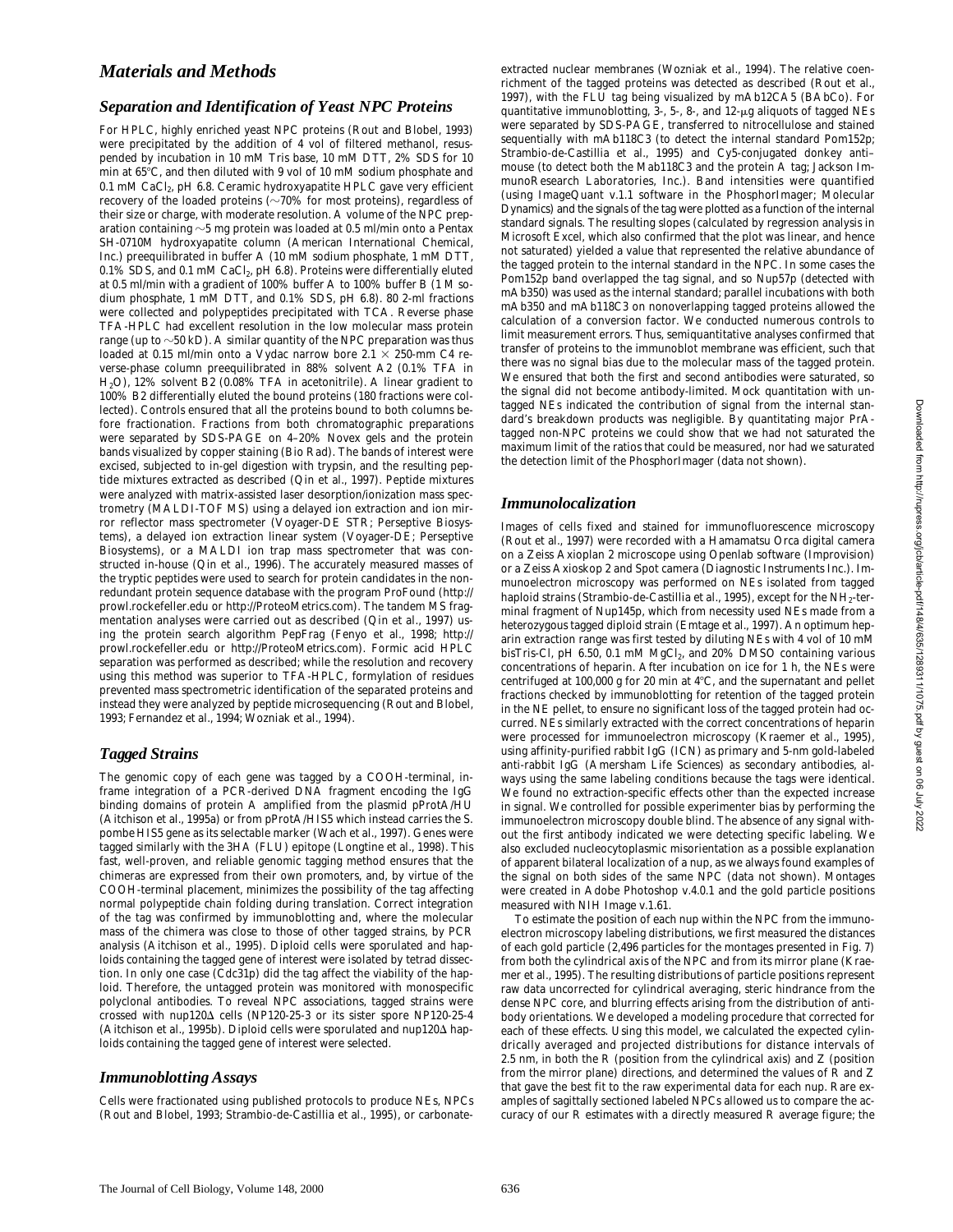two values were within 4 nm of each other, well within our estimated experimental error of  $\sim$ 7 nm (data not shown). For symmetrically localized nups we pooled the distributions on both sides to increase the accuracy of our estimates.

#### *Results*

#### *Identification of Proteins Associated with the Yeast Nuclear Pore Complex*

A systematic compositional analysis of the NPC has the potential to identify virtually all of the NPC components. However, an exhaustive analysis requires the isolation and identification of every detectable protein in a highly enriched preparation of intact NPCs. This has become feasible with the development of a method that produces large quantities of highly enriched yeast (*Saccharomyces*) NPCs (Rout and Blobel, 1993), together with the completion of the yeast genome sequence and advances in protein identification techniques. This NPC fraction is the most highly enriched preparation available. The NPCs isolated by this mild procedure appear morphologically intact (Rout and Blobel, 1993; Yang et al., 1998) and no significant loss has been found for any confirmed nup, including the most peripheral nups and all of the known pore membrane proteins (see Fig. 5, Table I). Indeed, many peripherally associated nucleocytoplasmic transport factors partially cofractionate with the NPCs during this procedure.

To identify individual proteins associated with the NPC, we subjected the highly enriched NPC fractions to twodimensional separations involving HPLC followed by SDS-PAGE. To obtain the highest resolution and yields, three different HPLC separation techniques were used. Fractions collected from each separation were then resolved by SDS-PAGE to generate a two-dimensional pattern of proteins. The pattern produced by hydroxyapatite HPLC/ SDS-PAGE is shown in Fig. 1. Individual proteins in each band were identified by tryptic digestion followed by MALDI-TOF mass spectrometry. A sufficient number of tryptic peptide masses were determined from each band to unambiguously distinguish its corresponding open reading frame (ORF) in a genome database search (Kuster and Mann, 1998). As an example, Fig. 2 shows the MALDI-TOF mass spectrum of the tryptic peptides obtained from a relatively weak band (no. 217). Three proteins were identified in the band: Nup120p is a known nup (Aitchison et al., 1995b; Heath et al., 1995), while Pdr6p/Kap120p and Ypl125p/Kap122p are both transport factors (see below). These three proteins were also detected in surrounding bands, providing independent verification of their presence in the NPC fraction. The MALDI-TOF peptide mapping procedure was used to analyze 465 bands from three independent hydroxyapatite HPLC/SDS-PAGE separations. In addition, 177 bands from the TFA-HPLC/SDS-PAGE separations were analyzed by MALDI-ion trap tandem mass spectrometry of the tryptic peptides (Qin et al., 1997). Finally, these data were combined with those obtained by the peptide microsequencing analysis of 49 prominent bands in the formic acid-HPLC/SDS-PAGE separation (Fernandez et al., 1994; Aitchison et al., 1995a,b).

Our results are summarized in Fig. 1. We identified a to-

tal of 174 proteins, of which 40 were ultimately found to be associated with the NPC (see below and Table I). Of the identified proteins, 34 corresponded to uncharacterized ORFs. Each of these proteins was characterized to assess whether it was likely to be a nup (see below). The mass spectrometric analysis was estimated to be 10–100-fold more sensitive than was necessary to detect the known coenriching nups. Indeed, we detected proteins that are known to dissociate readily from the NPC (e.g., transport factors) or are located at considerable distances from the NPC (e.g., Mlp1p and Mlp2p). Thus, even if some genuine nups were to fall off during the enrichment process, we would still expect to detect them. This high level of sensitivity is reflected in our observation of 134 contaminating proteins, in addition to 29 nups and 11 transport factors and NPC-associated proteins (Fig. 1, Table I). Indeed, most nups were observed in three or more independent measurements (e.g., Pom34p was identified four times, and Nsp1p 29 times). Because the investigation involved large amounts of material and a high level of oversampling, this approach likely provides a relatively complete inventory of NPC components.

#### *Protein Characterization and the Identification of Nups and Transport Factors*

Database searches first sorted all the proteins identified in the highly enriched NPC fraction into three general classes: known NPC-associated proteins (nups and transport factors), previously uncharacterized proteins, which may or may not be nups or transport factors, and proteins with well-characterized functions, apparently unrelated to transport. Most proteins in this latter class were not analyzed further, but may prove informative in future studies. These include numerous nuclear and nucleolar components, which may have contaminated the fraction, or were perhaps caught in transit across the NPC. The histones (bands 034, 123, and 145 in Fig. 1) and Nop1p (band 015) fall into this category. Some highly abundant cytoplasmic or ER proteins were also found, such as GAPDH (Tdh3p, band 152). Certain proteins could be contaminants but may have specific associations with the NPC. For instance, roles in nucleocytoplasmic transport have been ascribed to heat shock proteins (bands 162, 062, 063, 163, and 170; Shulga et al., 1996). We also identified a large number of ribosomal proteins, which could be contaminants, abundant transport substrates, or may be accounted for by specific associations between polysomes, NPCs and mRNPs exiting the NPC (Visa et al., 1996).

Fig. 3 shows the design of a series of classification assays to determine which of the uncharacterized proteins were also nups. As discussed above, many proteins transiently associate with the NPC. We thus created an operational definition of a nup as a protein, the majority of which spends most of its time as a constituent of the octagonally symmetric NPC. For this study, proteins whose predominant localization is elsewhere, such as Sec13p (Siniossoglou et al., 1996) or nucleocytoplasmic transport factors (Rout et al., 1997), are not considered nups. Although such proteins may indeed behave as functional nups when associated with the NPC, the scope of our study precludes a detailed characterization of their behavior. According to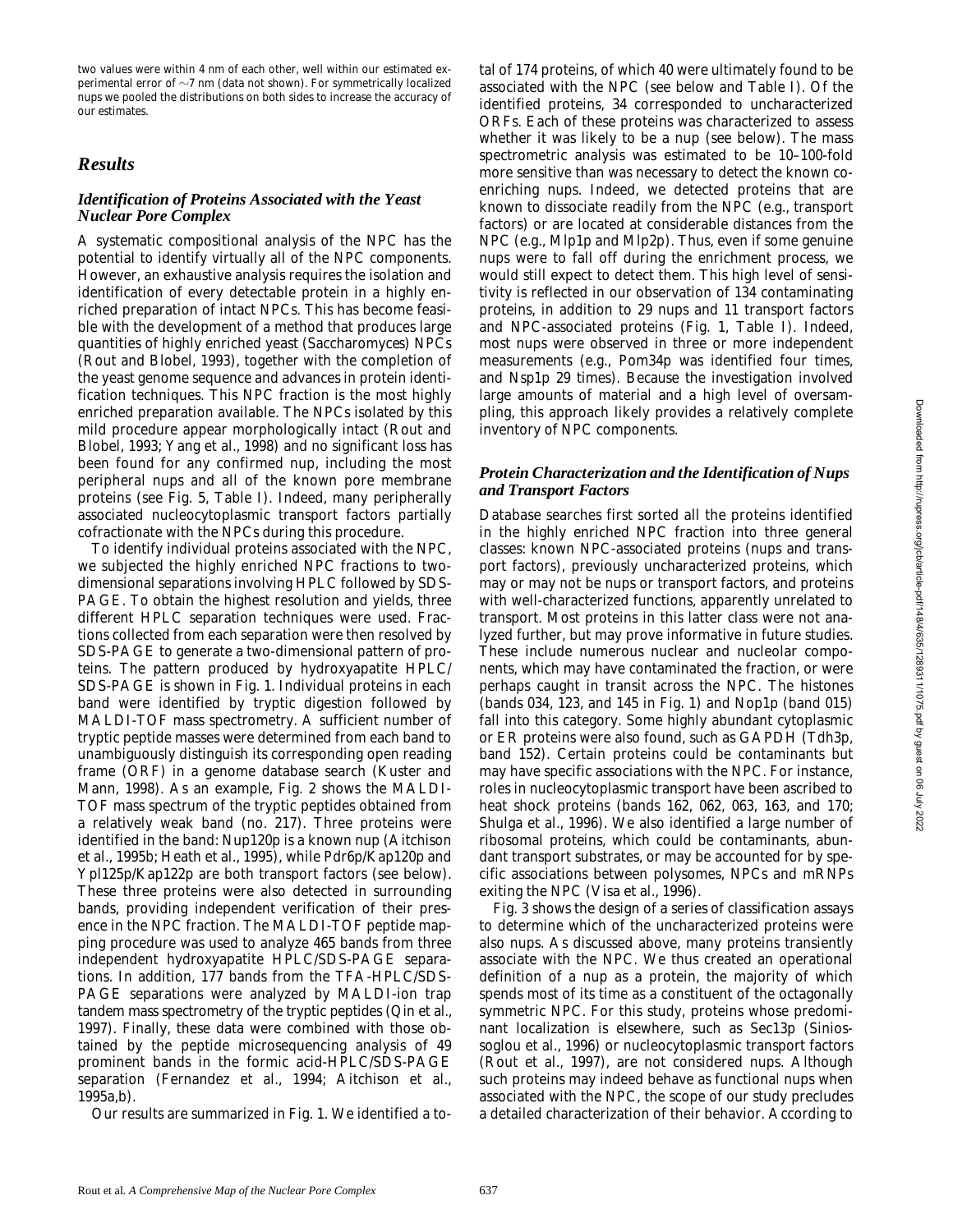*Table I. Characterization of Proteins in the NPC Fraction*

| Protein                   |                                | Tag        |                |          | Coenrich with:                               |         |        |           |                                      |
|---------------------------|--------------------------------|------------|----------------|----------|----------------------------------------------|---------|--------|-----------|--------------------------------------|
| YPD code                  | Gene name                      | Mol wt     | PrA            | FLU      | Immunofluorescence localization              | Nuclei? | NE?    | NPC?      | References                           |
|                           |                                | kD         |                |          |                                              |         |        |           |                                      |
| YAR002W                   | NUP <sub>60</sub>              | 59         | Y              | ND       | <b>NPC</b>                                   | Y       | Y      | ND        | This study                           |
| YBL079W                   | <b>NUP170</b>                  | 169        | Y              | ND       | <b>NPC</b>                                   | Y       | Y      | ND        | This study (not shown)               |
| YDL088C<br>YDL116W        | NUP59<br><b>NUP84</b>          | 59<br>84   | Y<br>Y         | ND<br>ND | <b>NPC</b><br><b>NPC</b>                     | Y<br>Y  | Y<br>Y | ND<br>ND  | This study<br>This study (not shown) |
| YDL207W                   | GLE1                           | 62         | Y              | ND       | <b>NPC</b>                                   | Y       | Y      | ND        | This study                           |
| <b>YDR192C</b>            | NUP <sub>42</sub>              | 43         | Y              | Y        | <b>NPC</b>                                   | Y       | Y      | ND        | This study                           |
| <b>YER105C</b>            | <b>NUP157</b>                  | 157        | Y              | ND       | <b>NPC</b>                                   | Y       | Y      | ND        | This study (not shown)               |
| <b>YER107C</b>            | GLE <sub>2</sub>               | 41         | Y              | ND       | <b>NPC</b>                                   | Y       | Y      | ND        | This study                           |
| YFR002W                   | NIC <sub>96</sub>              | 96         | Y              | ND       | <b>NPC</b>                                   | Y       | Y      | Y         | This study                           |
| YGL092W                   | <b>NUP145</b>                  | 146        | Y<br>Y         | ND       | <b>NPC</b>                                   | Y       | Y      | Y         | (3), (4)                             |
| YGL100W<br>YGL172W        | SEH1<br>NUP <sub>49</sub>      | 39<br>49   | Y              | ND<br>ND | <b>NPC</b><br><b>NPC</b>                     | Y<br>Y  | Y<br>Y | ND<br>Y   | This study<br>(3), (4)               |
| <b>YGR119C</b>            | <b>NUP57</b>                   | 58         | Y              | ND       | <b>NPC</b>                                   | Y       | Y      | Y         | (3), (4)                             |
| YIL115C                   | <b>NUP159</b>                  | 159        | Y              | ND       | <b>NPC</b>                                   | Y       | Y      | Y         | This study, $(6)$                    |
| YJL039C                   | <b>NUP192</b>                  | 191        | Y              | ND       | <b>NPC</b>                                   | Y       | Y      | ND        | This study                           |
| YJL041W                   | NSP1                           | 87         | Y              | ND       | <b>NPC</b>                                   | Y       | Y      | Y         | (3), (4)                             |
| YJL061W                   | <b>NUP82</b>                   | 82         | Y              | ND       | <b>NPC</b>                                   | Y       | Y      | ND        | This study (not shown)               |
| <b>YJR042W</b>            | <b>NUP85</b>                   | 85         | Y              | ND       | <b>NPC</b>                                   | Y       | Y      | ND        | This study (not shown)               |
| YKL057C<br>YKL068W        | <b>NUP120</b><br><b>NUP100</b> | 120<br>100 | Y<br>Y         | ND<br>ND | <b>NPC</b><br><b>NPC</b>                     | Y<br>Y  | Y<br>Y | ND<br>Y   | This study (not shown)               |
| YKR082W                   | <b>NUP133</b>                  | 133        | Y              | ND       | <b>NPC</b>                                   | Y       | Y      | Y         | (3), (4)<br>(7)                      |
| YLR018C                   | POM34                          | 34         | Y              | Y        | <b>NPC</b>                                   | Y       | Y      | ND        | This study                           |
| YML031W                   | NDC1                           | 74         | Y              | ND       | NPC, SPB                                     | Y       | Y      | Y         | (8)                                  |
| YML103C                   | <b>NUP188</b>                  | 189        | Y              | ND       | <b>NPC</b>                                   | Y       | Y      | Y         | (9)                                  |
| YMR047C                   | <b>NUP116</b>                  | 116        | Y              | ND       | <b>NPC</b>                                   | Y       | Y      | Y         | (3), (4)                             |
| <b>YMR129W</b>            | <b>POM152</b>                  | 152        | Y              | ND       | <b>NPC</b>                                   | Y       | Y      | ND        | This study, $(4)$ , $(5)$            |
| YMR153W                   | NUP53                          | 53         | Y              | ND       | <b>NPC</b>                                   | Y       | Y      | ND        | This study (not shown)               |
| <b>YOR098C</b>            | NUP1<br>CDC31                  | 114<br>19  | Y              | ND       | <b>NPC</b><br><b>NPC</b>                     | Y<br>Y  | Y<br>Y | Y<br>Y    | (3), (4)                             |
| <b>YOR257W</b>            |                                |            | Not functional |          |                                              |         |        |           | This study                           |
| YER110C                   | <b>KAP123</b>                  | 123        | Y              | ND       | Cytoplasmic/NPC                              | N       | N      | ND        | (1)                                  |
| YGL016W                   | PDR <sub>6</sub>               | 123        | Y              | ND       | Cytoplasmic/NPC                              | N       | N      | ND        | This study                           |
| YIL063C                   | YRB <sub>2</sub>               | 36         | Y              | Y        | Nuclear, NPC                                 | N       | N      | ND        | This study                           |
| YIL149C<br>YKR095W        | MLP <sub>2</sub><br>MLP1       | 195<br>218 | Y<br>Y         | ND<br>ND | Nuclear envelope<br>Nuclear envelope         | Y<br>Y  | Y<br>Y | ND<br>N   | (2)<br>(2)                           |
| YLR335W                   | NUP <sub>2</sub>               | 78         | Y              | ND       | Nuclear, NPC                                 | N       | N      | ND        | This study                           |
| YLR347C                   | KAP95                          | 95         | Y              | ND       | Cytoplasmic, NPC                             | N       | N      | <b>ND</b> | (1)                                  |
| <b>YNL189W</b>            | <b>KAP60</b>                   | 60         | Y              | ND       | Cytoplasmic, NPC                             | N       | N      | <b>ND</b> | This study                           |
| YPL125W                   | <b>KAP120</b>                  | 120        | Y              | ND       | Cytoplasmic, NPC                             | N       | N      | ND        | This study                           |
| YPL169C                   | MEX67                          | 67         | Y              | ND       | Cytoplasmic, nuclear, NPC                    | Y       | N      | ND        | This study                           |
| YBR025C                   |                                | 44         | ND             | Y        | Cytoplasmic                                  |         |        |           |                                      |
| <b>YBR194W</b>            |                                | 14         | ND             | Y        | Cytoplasmic                                  |         |        |           |                                      |
| YCL059C                   | KRR1                           | 37         | ND             | Y        | Nuclear rim                                  |         |        |           |                                      |
| YDL121C                   |                                | 17         | ND             | Y        | Endoplasmic reticulum                        |         |        |           |                                      |
| YDL148C<br><b>YDR190C</b> |                                | 94<br>50   | Y<br>Y         | ND<br>ND | Nuclear/portion of nucleolar<br>Nuclear      |         |        |           |                                      |
| YDR412W                   |                                | 28         | Y              | Y        | Granular cytoplasmic                         |         |        |           |                                      |
| YEL026W                   | SNU13                          | 14         | ND             | Y        | Nucleolar                                    |         |        |           |                                      |
| YER002W                   |                                | 27         | ND             | Y        | Nuclear/nucleolar                            |         |        |           |                                      |
| YER006W                   |                                | 58         | Y              | ND       | Nuclear/nucleolar                            |         |        |           |                                      |
| <b>YER049W</b>            |                                | 74         | N              | N        | High CAI (0.255)                             |         |        |           |                                      |
| YER126C                   |                                | 30         | ND             | Y        | Nuclear                                      |         |        |           |                                      |
| <b>YGR103W</b><br>YHR009C |                                | 70<br>57   | Y<br>Y         | ND<br>ND | Nuclear/nuclear rim/nucleolar<br>Cytoplasmic |         |        |           |                                      |
| YLR074C                   |                                | 19         | ND             | ND       | DNA-binding protein homolog                  |         |        |           |                                      |
| <b>YHR127W</b>            | HSN1                           | 27         | ND             | Y        | Nuclear                                      |         |        |           |                                      |
| YHR052W                   |                                | 43         | ND             | ND       | High CAI (0.240)                             |         |        |           |                                      |
| YMR131C                   |                                | 57         | Y              | ND       | Portion of nucleolus                         |         |        |           |                                      |
| <b>YMR290C</b>            | HAS1                           | 57         | Y              | ND       | Peripheral nuclear, nucleolar                |         |        |           |                                      |
| YNR053C                   |                                | 56         | Y              | ND       | Nuclear                                      |         |        |           |                                      |
| YOL145C                   | CTR9                           | 125        | Y              | ND       | Strong nuclear, some cytoplasmic             |         |        |           |                                      |
| YOR051C<br><b>YOR091W</b> |                                | 47<br>46   | Y<br>Y         | ND<br>ND | Nuclear<br>Cytoplasmic                       |         |        |           |                                      |
| <b>YOR145C</b>            |                                | 30         | Y              | Y        | Cytoplasmic                                  |         |        |           |                                      |
| <b>YOR206W</b>            |                                | 82         | Y              | ND       | Crescent, peripheral nuclear                 |         |        |           |                                      |
| YPL093W                   |                                | 74         | Y              | ND       | Nucleolar/nuclear                            |         |        |           |                                      |
| YPL146C                   |                                | 53         | Y              | ND       | Nucleolar, portion of nucleus                |         |        |           |                                      |
| YPL217C                   |                                | 136        | Y              | ND       | Nuclear, nucleolar, some cytoplasmic         |         |        |           |                                      |
| YPR144C                   |                                | 64         | Y              | ND       | Nuclear speckles                             |         |        |           |                                      |

(1) Rout et al., 1997; (2) Strambio-de-Castillia et al., 1999; (3) Rout and Blobel, 1993; (4) Strambio-de-Castillia et al., 1995; (5) Wozniak et al., 1994; (6) Kraemer et al., 1995;<br>(7) Pemberton et al., 1995; (8) Chial et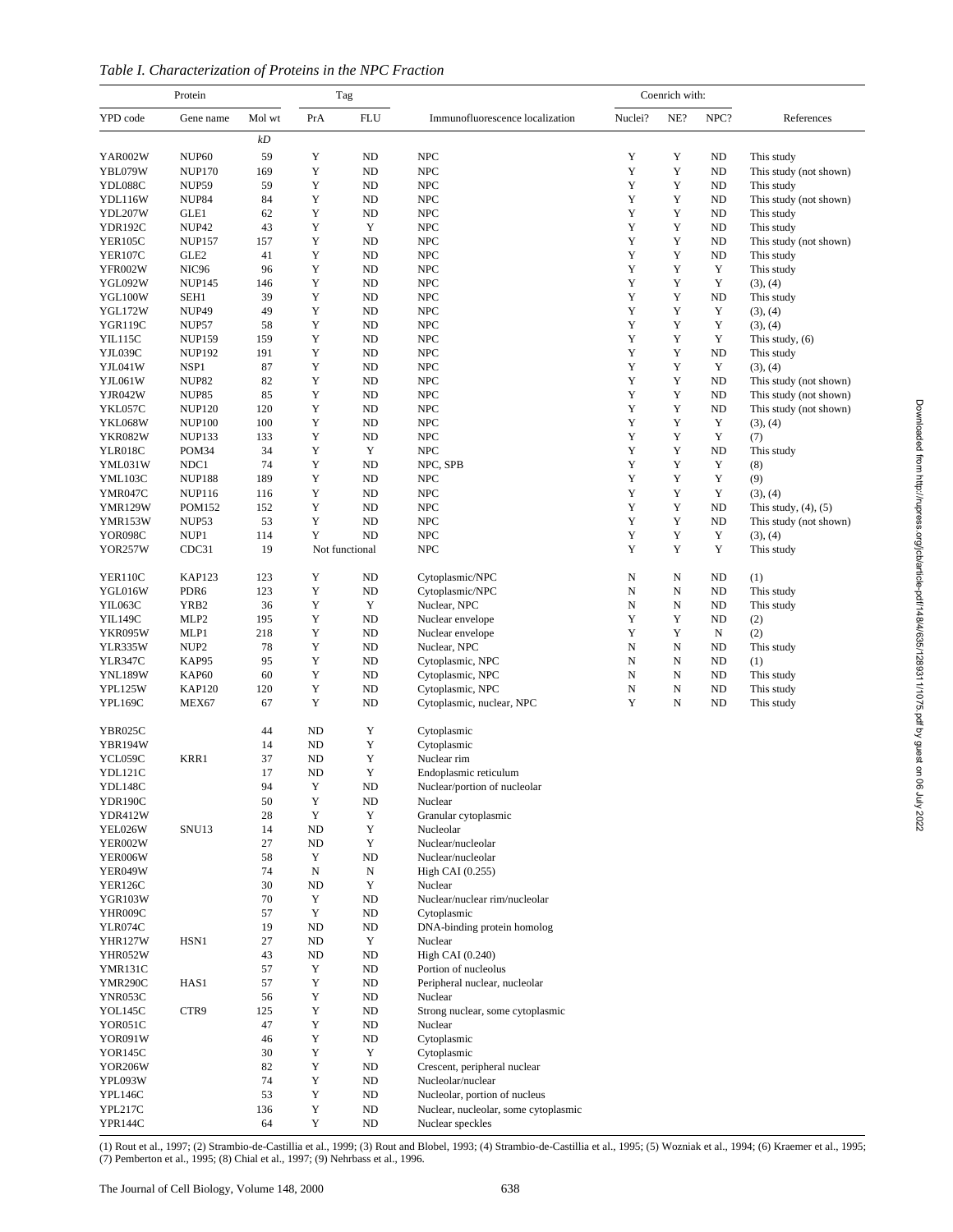our definition, a nup should colocalize with NPCs in the cell, and cofractionate with NPCs upon their isolation. Therefore, we tested each uncharacterized protein and (where necessary) proteins previously described as nups for these attributes. These proteins were genomically tagged at their COOH termini (ensuring normal expression levels) with a protein A (PrA) epitope in order to follow them during their characterization (Aitchison et al., 1995a). We also genomically tagged numerous proteins with the much smaller FLU moiety (Longtine et al., 1998) to check for tag-specific effects on protein localization. Our first screen involved localization of the epitopetagged proteins in cells by immunofluorescence microscopy, because nups give a characteristic punctate nuclear rim staining pattern. However, as some nucleocytoplasmic transport factors and NE proteins also give a similar staining pattern, a second screen tested for colocalization with NPCs in a strain in which the NPCs themselves cluster into patches on the NE. Upon deletion of the gene encoding Nup120p the NPCs cluster to one side of the nuclear envelope (Fabre and Hurt, 1997), which allows NE components to be distinguished from the coclustering NPCassociated nups and transport factors (Aitchison et al., 1996; Siniossoglou et al., 1996; Strambio-de-Castillia et al., 1999). Although most of the unknown ORFs gave immunostaining patterns typical for proteins of the ER, nucleus or nucleolus, 39 proteins showed associations with the NPCs (Fig. 4, Table I). In our third screen, the tagged proteins were followed by subcellular fractionation (Strambio-de-Castillia et al., 1995). We mainly used a preparation of NEs for this assay (Strambio-de-Castillia et al., 1999). While NE components and nups coenrich with the NEcontaining fractions, nucleocytoplasmic transport factors and other proteins only partially associated with the NPC will be found mainly in the nucleoplasmic or cytoplasmic fractions (Fig. 5). Thus, the nups emerge as proteins that both cocluster with NPCs and preferentially cofractionate with the NEs.

#### *Defining NPC Architecture: Characterization of the Nucleoporins*

The assays described above found some 30 proteins that conform to our definition of nups (Table I). Some proteins previously described as nups were eliminated on the basis of our definition. Also some NPC components with a major function elsewhere (such as Sec13p) fall outside this categorization. Despite our best efforts, other bona fide nups may have been missed or miscategorized during our analysis. However, we believe we have found virtually all the nups and a host of auxiliary transport factors (some previously uncharacterized). We then determined the position and stoichiometry of each nup within the NPC, to provide a comprehensive overview of the molecular architecture of this assembly.

#### *Transmembrane Nucleoporins*

A straightforward way of delimiting the localization of proteins within the NPC is to determine which nups contain transmembrane domains. Such proteins could only be found in a region immediately surrounding the pore mem-

brane that transits the outer spoke domain of the NPC (Yang et al., 1998). We extracted NEs made from each of the PrA-tagged nup strains, using a standard high pH method (Fujiki et al., 1982). We found only three nups that cosedimented with the resulting membranes and are therefore termed pore membrane proteins (pom). Ndc1p and Pom152p have been previously described (Wozniak et al., 1994; Chial et al., 1998). The previously uncharacterized protein Ylr018p also conforms to the definition of a POM and is correspondingly named Pom34p (Fig. 6). All other nups were extracted under these conditions and were therefore not considered to be integral membrane proteins.

#### *Immunolocalization of the Nucleoporins within the NPC*

We used preembedding immunoelectron microscopy on the isolated NEs from the tagged strains to sublocalize nups within the NPC. Occluding material can interfere with antibody accessibility leading to mislocalization of a protein (Rout and Kilmartin, 1990). Therefore, we used isolated NEs, because this provides an opportunity to biochemically remove such occluding material in a highly controlled manner, while leaving the NEs themselves biochemically and structurally well preserved (Kilmartin and Fogg, 1982; Strambio-de-Castillia et al., 1995; Strambiode-Castillia et al., 1999). However, a three-dimensional model obtained from electron cryomicroscopy studies reveals structures within the NPC that would be inaccessible to an antibody molecule (Yang et al., 1998). A similar accessibility problem for SPB proteins was solved by using limited, controlled extractions to expose the epitopes without altering the gross SPB architecture (Rout and Kilmartin, 1990). We used a comparable approach, involving mild heparin treatments with a variety of controls to ensure specificity and accuracy of labeling.

We generated aligned montages to show the distribution of labeling around the NPC for 27 nups (Fig. 7). The montages preserved the morphology and dimensions of individual NPCs, indicating that our alignments were accurate. Our results disagree with certain localizations performed using one particular technique (Fahrenkrog et al., 1998; Kosova et al., 1999; Strahm et al., 1999). That technique yields localizations that include a distribution of Gle1p throughout the cytoplasm, and Nup42p throughout the nucleoplasm; these seem highly unlikely, as both of these proteins cofractionate absolutely with the NPC-containing fractions (Fig. 5). Furthermore, the authors acknowledge potential problems with their methodology, including overexpression of the tagged protein and epitope inaccessibility, which we avoided. By contrast, considerable credence is given to our data by their consistency with results obtained by electron microscopy (Rout and Blobel, 1993; Yang et al., 1998), with all other yeast nup localizations (Kraemer et al., 1995; Nehrbass et al., 1996; Hurwitz et al., 1998; Marelli et al., 1998; Wente, S.R., personal communication), with the proximity of nups deduced from the isolation of nup subcomplexes (Grandi et al., 1993, 1995; Siniossoglou et al., 1996), and with our immunofluorescence localization, cofractionation, and quantitation data (see Figs. 4, 5, and 9).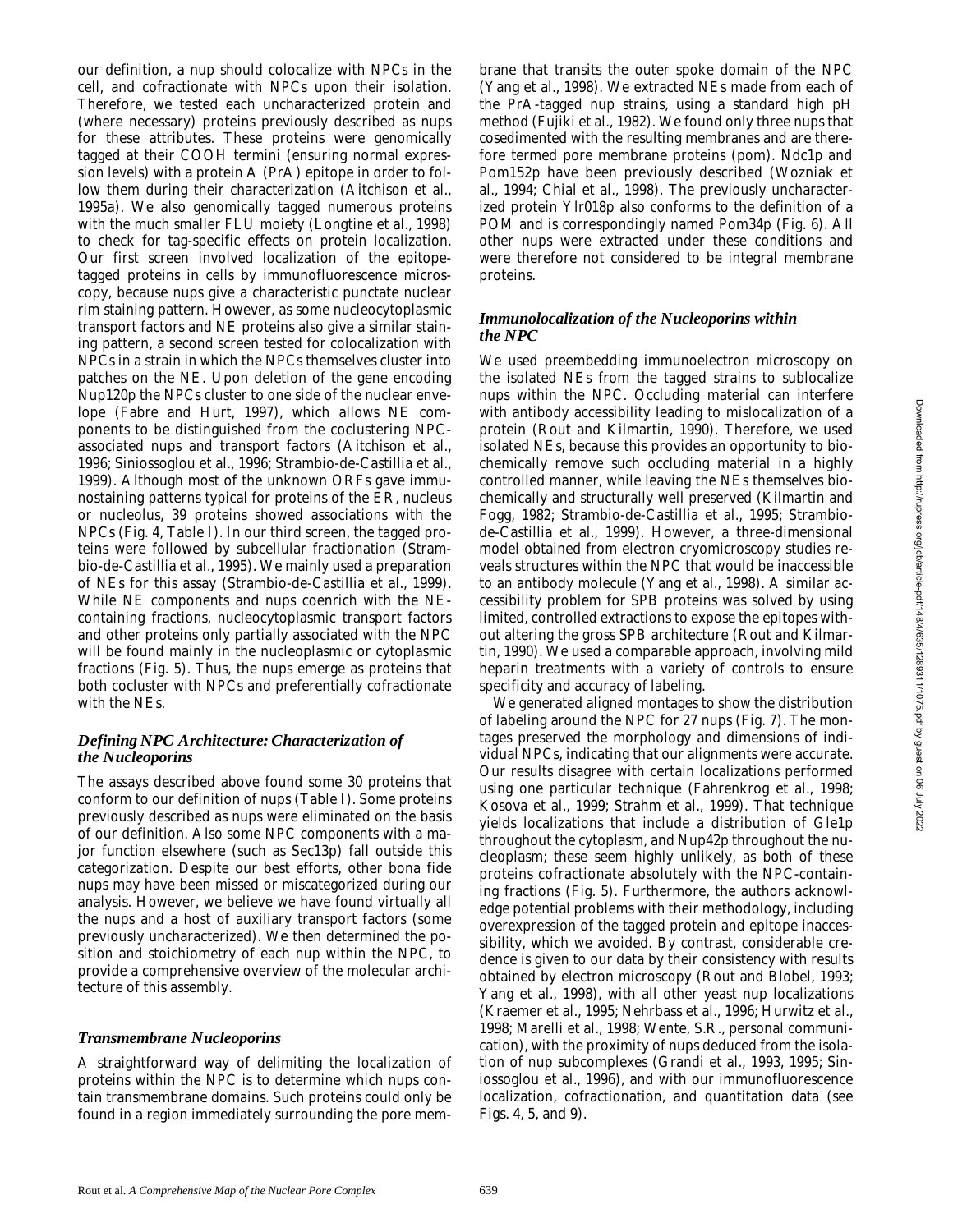

Downloaded from http://rupress.org/jcb/article-pdf/148/4/635/1289311/1075.pdf by guest on 06 July 2022

Downloaded from http://rupress.org/jcb/article-pdf/148/4/635/1289311/1075.pdf by guest on 06 July 2022

*Figure 1.*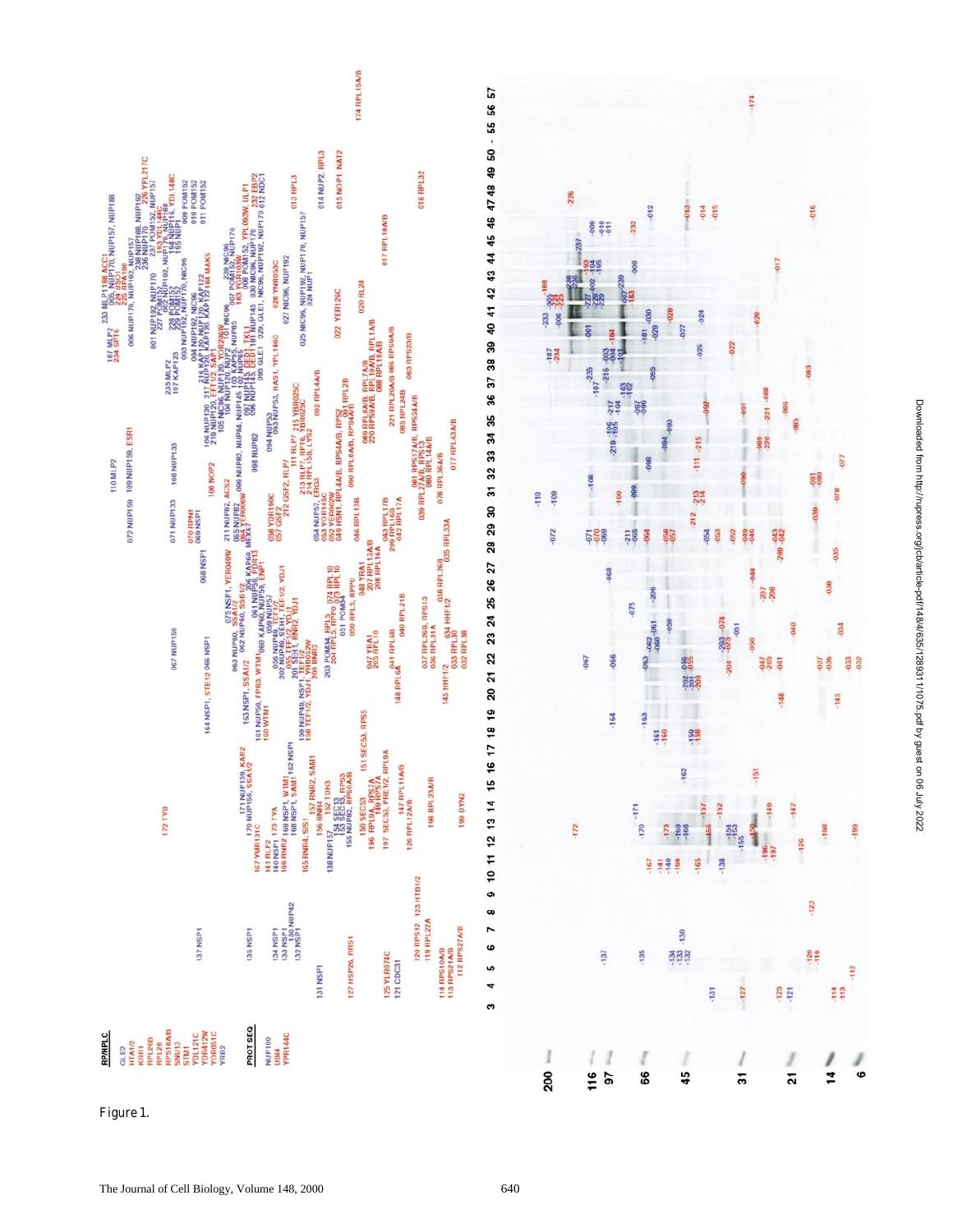

*Figure 2.* Identification of proteins in a gel band by mass spectrometry. MALDI-TOF mass spectrum of the peptides produced by in-gel trypsin digestion of band no. 217 (molecular mass of  $\sim$ 100 kD, fraction 35). The peak masses were used to identify proteins present in the band with the protein identification algorithm ProFound. The dominant protein component was Nup120p, which was identified with a probability  $5 \times 10^{22}$  higher than the next most probable protein. The peaks arising from Nup120p were subtracted from the spectrum and a new search was initiated, identifying Kap120p with a probability 3  $\times$  10<sup>9</sup> higher than the next most probable protein. Finally, the peaks arising from Kap120p were subtracted from the spectrum and a new search was initi-

ated identifying Pdr6p/Kap122p with a probability 1  $\times$  10 $^8$  higher than the next most probable protein. Colored markers indicate which peaks arise from each of the three identified proteins. The peaks labeled T arise from trypsin self-digestion. Unlabeled peaks likely originate from modified or incompletely digested peptides in Nup120p, Kap120p, and Kap122p, or from additional proteins.

The signal for some nups concentrated around the central axis (Nup57p), while others (Nup60p) spread up to 80 nm from it. The large amount of gold particle scatter is due in part to alignment inaccuracies, distortions, and random rotations of the tags themselves, the antibodies around the tags, and of the NPCs around their axes (cylindrical averaging). However, the spread likely also reflects a genuine flexibility of structure within the NPC, particularly in its filamentous structures (Talcott and Moore, 1999).

We devised an analytical method to extract the position of each nup within the NPC from the labeling distributions shown in the montages. The most obvious feature of the resulting cylindrical map (summarized in Fig. 8 and Table II) is how the nups followed the contours of the NPC, even out into the cytoplasmic filaments and nuclear basket. This indicated that we had generated a surface map for most nups, under conditions of minimal damage to the NPC structure. There appears to be room for only one large central channel for the transit of macromolecules, which agrees with recent biophysical measurements (Keminer et al., 1999).

We did not attempt to localize Sec13p or Cdc31p, the former because of the likelihood of false signal from ER contamination and the latter because no functional PrA tagged strain was available. We also did not analyze Pom152p or Ndc1p, as their transmembranous nature already localized them to the region surrounding the pore membrane domain. Indeed, we found the membrane protein Pom34p adjacent to the nuclear membrane, and we have surmised that the other two pore membrane proteins are similarly located (Fig. 8); Pom152p is already known to form part of a peripheral membrane ring (Wozniak et al., 1994; Strambio-de-Castillia et al., 1995).

Analysis of both the montages and the cylindrical map showed that the nups fell into three localization categories. Remarkably, most of the nups were symmetrically localized, being found equally on both the nucleoplasmic and cytoplasmic faces of the NPC and roughly equidistant from its central mirror plane. Though still localized on both sides, four nups showed a marked biased localization. This observation did not appear to be a result of antigen inaccessibility, because this bias was seen in a variety of extraction conditions; the structural basis for this bias is

*Figure 1.* Identification of proteins in the highly enriched NPC fraction. Proteins in the highly enriched NPC fraction were separated by hydroxyapatite HPLC and SDS-PAGE. The number above each lane indicates the corresponding fraction number. Proteins were visualized with Coomassie blue; the approximate molecular mass of proteins as estimated from standards shown on the left side. Bands analyzed by MALDI-TOF mass spectrometry are indicated by the adjacent numbers. The proteins identified in each band are shown in the top panel. Proteins known to directly associate with the NPC are colored blue, while proteins believed not to be NPC-associated are colored red. On the top left are listed proteins not found in this separation but identified by MS/MS of reverse phase HPLC-separated peptides (RP/HPLC) or peptide microsequencing (PROT SEQ).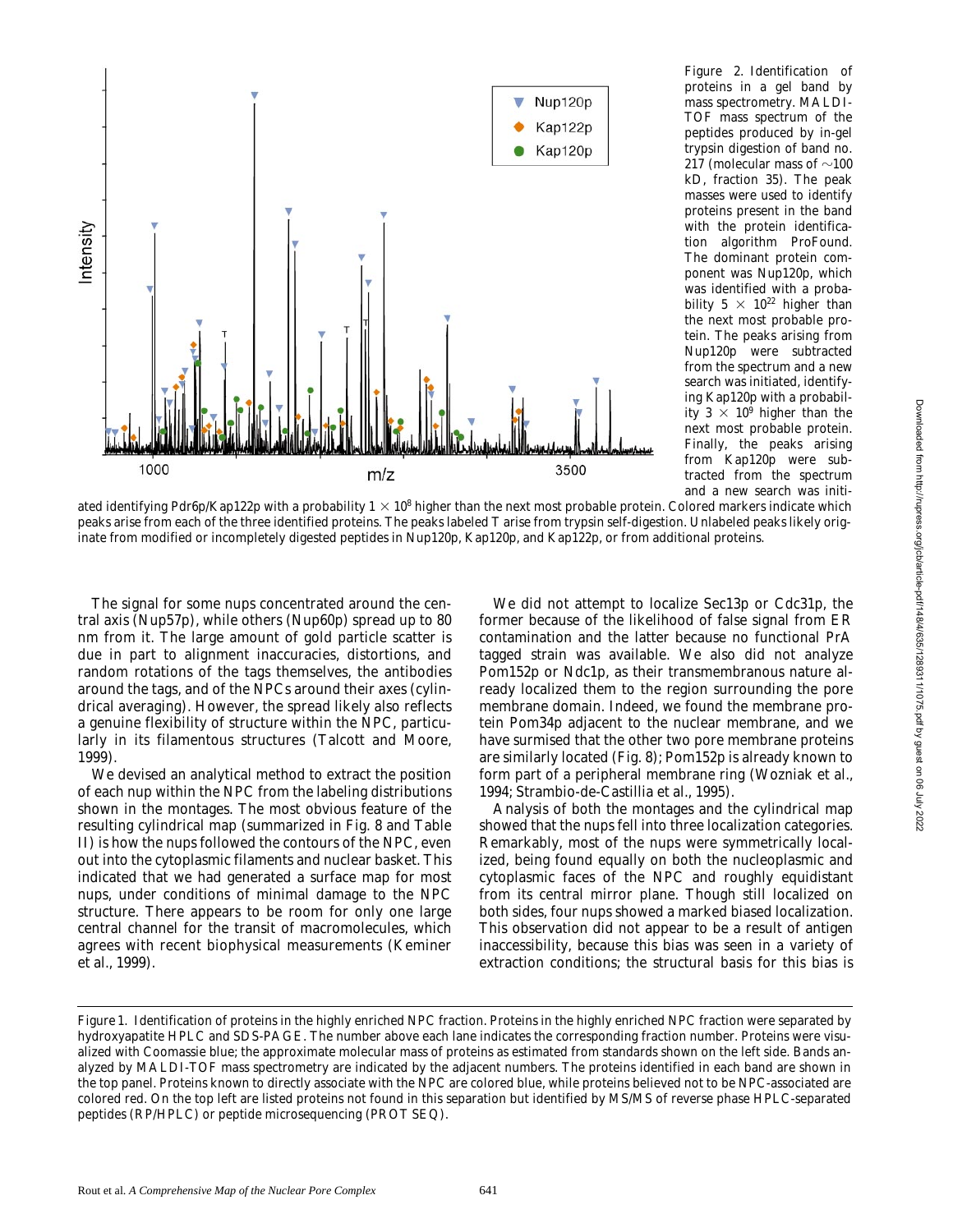

ments (Kraemer et al., 1995; Hurwitz et al., 1998). *Figure 3.* Flow chart outlining our experimental strategy for protein classification.

not yet clear. Of three nups showing a cytoplasmic bias, two were the FG-containing gene duplicates, Nup100p and Nup116p, and the third was Gle1p. Similarly, the FG-containing NH<sub>2</sub>-terminal fragment of Nup145p (Emtage et al., 1997) showed a marked bias towards a localization on the nucleoplasmic face, though the COOH-terminal fragment lacking FG motifs was symmetrically localized. This may explain the reason for autoproteolysis of Nup145p, which would allow the COOH-terminal portion to remain associated with the symmetrical Nup84p complex while the  $NH_{2}$ terminal fragment could redistribute to favor the nuclear face. Only a minority of nups displayed one-sided localizations. Two FG nups (Nup1p and Nup60p) were exclusively on the nucleoplasmic face of the NPC, and significantly further from the NPC midplane than the majority of nups. It is likely that these two proteins constitute the nuclear basket since their positions coincide with that determined for the basket (Rout and Blobel, 1993; Fahrenkrog et al., 1998). Nup159p, Nup42p (FG nups sharing significant sequence similarities), and Nup82p (a non-FG nup) were similarly distal to the NPC midplane but exclusively cytoplasmic. All three proteins thus appear to be part of the cytoplasmic fila-



*Figure 4.* Localization of PrA-tagged chimeras by immunofluorescence microscopy. Four images are shown for each protein. Scale bar is shown top right. The left pair shows the tagged protein localization (PROTEIN), while the right pair shows the corresponding positions of the nuclei in the same cells (DNA). The larger images illustrate the tag localization in otherwise wildtype cells, while the smaller images show localization in a nup120 $\Delta$  strain in which the NPCs cluster to large discrete patches on the NE. NPC-associated proteins exhibit punctate staining around the nucleus in the *Wildtype* strain and cocluster with the NPCs in the *Clustering* strain. A sample of these is shown in the top box. This includes Gle1p and Gle2p, which had not been defined as nups. We also identified a typical NPC staining pattern

for three previously uncharacterized ORFs: yar002w, yjl039c, and ylr018c. Further characterization of these three proteins demonstrated that they are indeed nups and that Ylr018p is an integral membrane protein (Figs. 5 and 6). In keeping with standard nomenclature, we term these proteins, Nup60p, Nup192p and Pom34p, respectively. Nup192p is the previously described 170-kD NPC-associated protein identified by peptide sequencing (Aitchison et al., 1995a). It has also recently been described as a potential nup by others (Kosova et al., 1999). Examples of proteins that do not display the punctate staining pattern, but still colocalize with the NPCs (Non-Punctate Rim, Co-Clustering) are shown in the lower left box, and include putative transport factors that partially associate with the NPC such as the karyopherin homologues Pdr6p and Ypl125p. Proteins that do not localize to the nuclear periphery and do not co-cluster with the NPCs (Non-Punctate Rim, Non-Clustering) are shown in the lower right box. The FG motif protein Yrb2p was found primarily in the nucleoplasm in agreement with recent studies (Noguchi et al., 1997; Taura et al., 1997). Although we did not find Npl4p in the highly enriched NPC fraction, it has been reported to be a possible nup (DeHoratius and Silver, 1996). We detected this protein throughout the cytoplasm and observed no association with the NPC. The Npl4p-PrA chimera was functional, because although deletion of the NPL4 gene is lethal, we saw no growth defects in the haploid-tagged strain.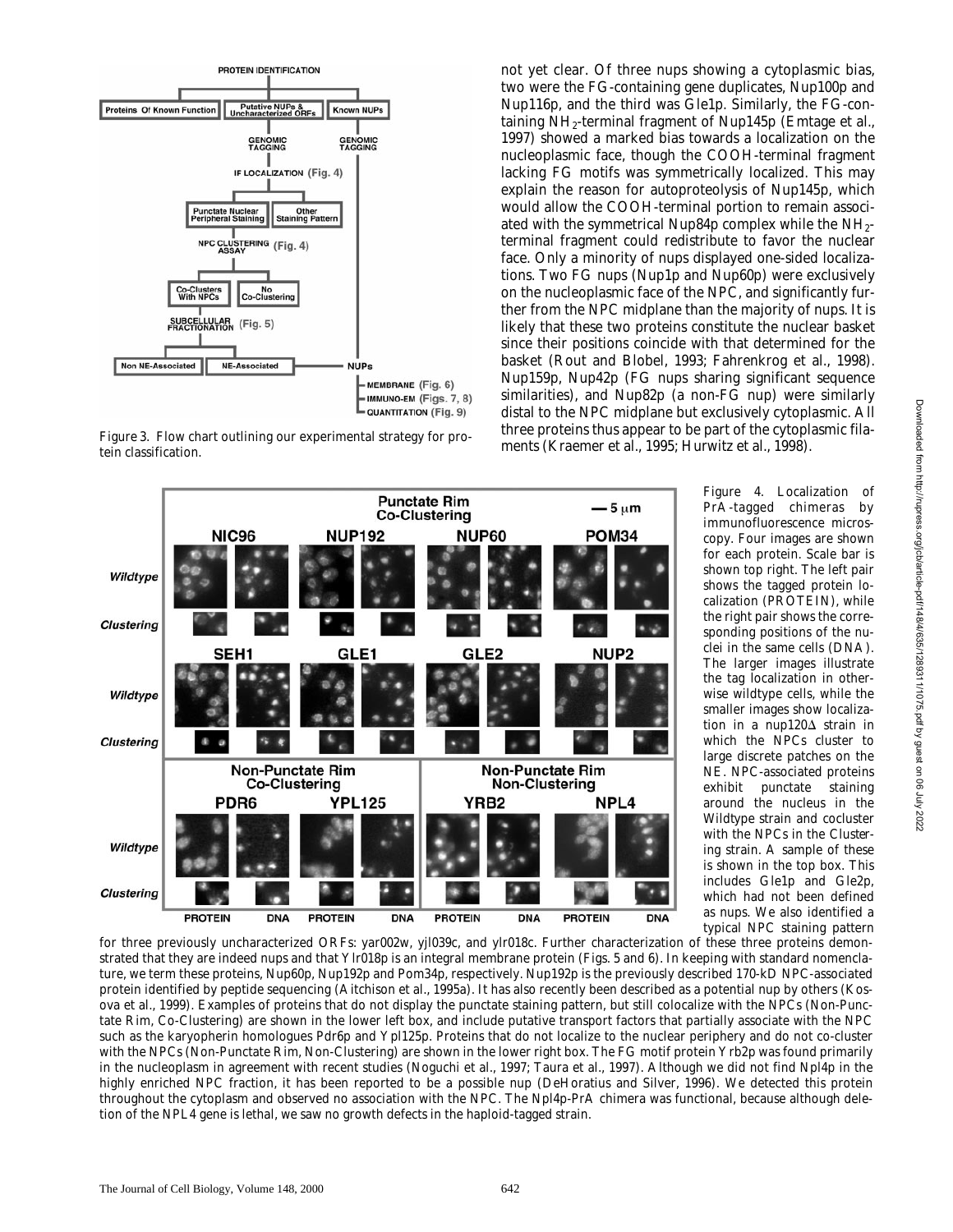

*Figure 5.* Relative distribution of tagged proteins in subcellular fractions. (Top right) Cells from the Nup42p Flutagged strain were fractionated and the proteins from each fraction were separated by SDS-PAGE and visualized by amido black. Lanes 1–4 were loaded at one cell equivalent and lanes 5–7 were loaded at three cell equivalents. Fraction 1 contains cytoplasmic material, 2 and 3 contain membranes, and 4 contains mainly nuclei. The nuclei were subjected to a second round of fractionation to obtain the two chromatin fractions 5 and 6, and fraction 7 enriched in NEs. The majority of proteins, including the indicated abundant cytoplasmic markers (Pyk1p, Pdc1p, Eno2p, Tdh3p, and Gpm1p) identified by mass spectrometry did not coenrich with the nuclei or the NEs. The histone triplet at  $\sim$ 14 kD coenriched with nuclei but not NEs. (Top left) Proteins that cofractionate with NEs. Fractions from the same enrichment procedure for various tagged strains were probed for the internal standard Pom152p (Ctrl) and the protein of interest, mostly through a protein A tag (PrA). In a few cases, a FLU tag (Flu) or a monospecific antibody (Ab) was used. As expected, known nups coenriched with the NE-containing fractions, as did the newly identified Nup60p, Nup192p, and Pom34p. Seh1p, Gle1p, Gle2p, and Nup42p/Rip1p also coenriched with NEs, securing the classification of these proteins as nups. (Middle right) Proteins that do not cofractionate with NEs. Mex67p coenriched mainly with nuclei and partially with NEs, but a significant amount remained in the nucleoplasm in agreement with its recent classification as an important new mRNA export factor (Katahira et al., 1999). Similarly, both Pdr6p/Kap122p and Ypl125p/Kap120p showed a partial association with the highly enriched NEs during fractionation which, taken together with the immunofluorescence microscopy data, confirmed them as karyopherins. Neither Yrb2p nor Nup2p, which are

closely related to each other at the primary sequence level, cofractionated with the NPC-containing fractions. Yrb2p is now known not to be a nup (see Fig. 4), but the significant amount of Nup2p remaining with the NE fraction points to a strong association with the NPCs. As Npl4p did not cofractionate with NPCs (and showed no NPC association by immunofluorescence microscopy; Fig. 4), we concluded that it is not a strongly bound component of the NPC. (Bottom) Nuclei were separated into fractions containing spindle pole bodies (SPBs), crude NPCs, enriched NPCs, and highly enriched NPCs; fraction numbers are as previously described (Rout and Kilmartin, 1990). Cdc31p, which coenriched with the Pom152p control in the NE preparation, also cofractionated with Nic96p and Nup159p, two previously known nucleoporins, in the highly enriched NPC preparation, which allowed us to characterize Cdc31p as a component of the NPC. However, unlike the controls, significant amounts of Cdc31p were found in the SPB fraction. Cdc31p had given SPB staining plus some peripheral nuclear signal by immunofluorescence microscopy (Biggins and Rose, 1994). Thus, Cdc31p appears to be present in both NPCs and SPBs, behaving in a similar fashion to Ndc1p (Chial et al., 1998).

#### *Stoichiometry of the Nucleoporins*

We modified a previously described method of quantitative immunoblotting for SDS-PAGE-separated samples (Strambio-de-Castillia et al., 1999) to estimate the relative stoichiometry of the nups. Our method relied on the fact that all the nups were tagged with the same PrA moiety and then detected with the same antibody. Thus, for NE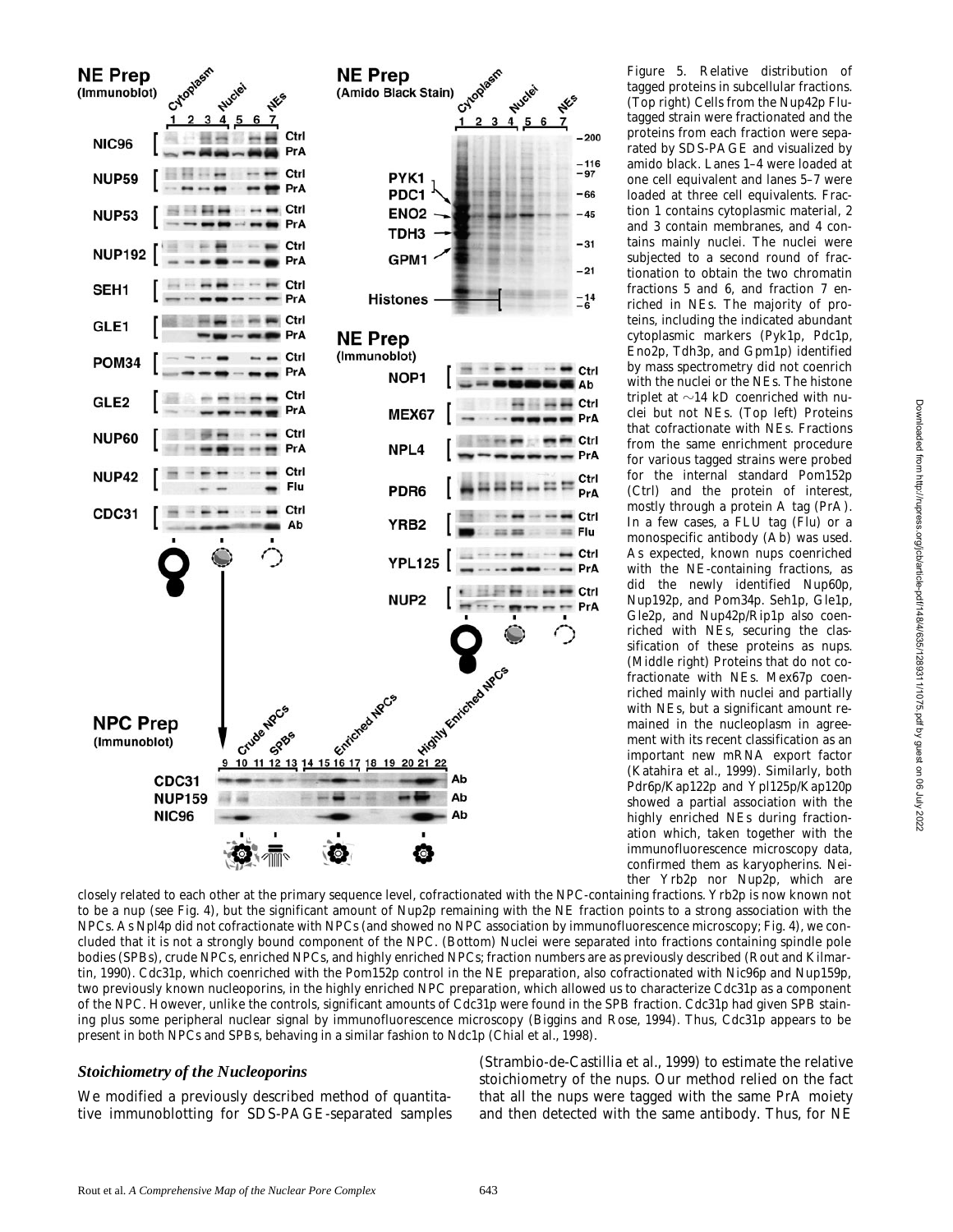| SUP pELL                                                                                                                                                                                                                                                                                                                                                                                                                     | SUP pELL                                                                                                                                                                                                                                                                                                                          | SUP OFLY              |
|------------------------------------------------------------------------------------------------------------------------------------------------------------------------------------------------------------------------------------------------------------------------------------------------------------------------------------------------------------------------------------------------------------------------------|-----------------------------------------------------------------------------------------------------------------------------------------------------------------------------------------------------------------------------------------------------------------------------------------------------------------------------------|-----------------------|
| $NUP170$ $\begin{array}{c} \begin{array}{c} \text{Ctrl} \\ \text{Pra} \end{array} \end{array}$                                                                                                                                                                                                                                                                                                                               | $NIC96$ $\begin{bmatrix} \begin{matrix} \begin{matrix} \begin{matrix} \end{matrix} \\ \end{matrix} \\ \begin{matrix} \end{matrix} \\ \end{bmatrix} \end{bmatrix}$<br>PrA                                                                                                                                                          | Ctrl<br>NDC1 [<br>PrA |
| $NUP85$ $\begin{array}{c} \begin{array}{c} \text{Cl} \\ \text{C} \end{array}$ $\begin{array}{c} \text{Cl} \\ \text{Pra} \end{array}$                                                                                                                                                                                                                                                                                         | $NUP188$ $Ctr1$                                                                                                                                                                                                                                                                                                                   | Ctrl<br>PrA<br>POM34  |
| NUP82 $\left[\begin{array}{c} \text{Cl} \\ \text{Cl} \end{array}\right]$ Pra                                                                                                                                                                                                                                                                                                                                                 | NUP49   Ctrl                                                                                                                                                                                                                                                                                                                      |                       |
| $NUP116$ $\begin{array}{ c c }\n\hline\n\end{array}$ $\begin{array}{ c c }\n\hline\n\end{array}$ $\begin{array}{ c c }\n\hline\n\end{array}$ $\begin{array}{ c c }\n\hline\n\end{array}$ $\begin{array}{ c }\n\hline\n\end{array}$ $\begin{array}{ c }\n\hline\n\end{array}$ $\begin{array}{ c }\n\hline\n\end{array}$ $\begin{array}{ c }\n\hline\n\end{array}$ $\begin{array}{ c }\n\hline\n\end{array}$ $\begin{array}{ $ | $NUP159$ $PFA$                                                                                                                                                                                                                                                                                                                    |                       |
| NUP42 $\left[\begin{array}{cc} \text{Ctr} \\ \text{Pr} \end{array}\right]$                                                                                                                                                                                                                                                                                                                                                   | Ctrl<br>$\frac{1}{2}$ $\frac{1}{2}$ $\frac{1}{2}$ $\frac{1}{2}$ $\frac{1}{2}$ $\frac{1}{2}$ $\frac{1}{2}$ $\frac{1}{2}$ $\frac{1}{2}$ $\frac{1}{2}$ $\frac{1}{2}$ $\frac{1}{2}$ $\frac{1}{2}$ $\frac{1}{2}$ $\frac{1}{2}$ $\frac{1}{2}$ $\frac{1}{2}$ $\frac{1}{2}$ $\frac{1}{2}$ $\frac{1}{2}$ $\frac{1}{2}$ $\frac{1}{2}$<br>Ab |                       |
| $NUP120$ $\begin{array}{ccc} & & \text{Ctr} \\ \text{PFA} & & \text{Pra} \end{array}$                                                                                                                                                                                                                                                                                                                                        | $NUP145$ $NUP145$                                                                                                                                                                                                                                                                                                                 |                       |
| Ctrl<br>$NUP100$ $\begin{bmatrix} \end{bmatrix}$<br>PrA                                                                                                                                                                                                                                                                                                                                                                      | Ctrl<br>GLE1 $\boxed{\phantom{a} \phantom{a}}$<br>PrA                                                                                                                                                                                                                                                                             |                       |
| Ctrl<br>PrA<br>NUP57 $\boxed{\phantom{1}}$                                                                                                                                                                                                                                                                                                                                                                                   | $NUP192$ $\begin{bmatrix} 1 & 1 \\ 1 & 1 \end{bmatrix}$ $Ctr1$                                                                                                                                                                                                                                                                    |                       |
| SEH1 $\left[\begin{array}{cc} \bullet & \bullet \\ \bullet & \bullet \end{array}\right]$                                                                                                                                                                                                                                                                                                                                     | NUP1 $\begin{bmatrix} \text{int} \\ \text{min} \end{bmatrix}$ PrA                                                                                                                                                                                                                                                                 |                       |
| ● Ctrl<br>l an<br><b>GLE2</b><br>- PrA                                                                                                                                                                                                                                                                                                                                                                                       | Ctrl<br>PrA<br>$NUP53$ $\boxed{\phantom{1}}$                                                                                                                                                                                                                                                                                      |                       |
| Ctrl<br>$=$<br>NSP1<br>PrA                                                                                                                                                                                                                                                                                                                                                                                                   | Ctrl<br>$NUP60$ $\boxed{\phantom{1}}$<br>PrA                                                                                                                                                                                                                                                                                      |                       |
| $NUP133$ $\begin{array}{c} \begin{array}{c} \text{Cl} \\ \text{C} \end{array}$ $\begin{array}{c} \text{Cl} \\ \text{P} \end{array}$                                                                                                                                                                                                                                                                                          | Ctrl<br>$NUP84$ $\begin{bmatrix} \end{bmatrix}$<br>PrA                                                                                                                                                                                                                                                                            |                       |
| NUP59   Ctrl                                                                                                                                                                                                                                                                                                                                                                                                                 |                                                                                                                                                                                                                                                                                                                                   |                       |

*Figure 6.* Ndc1p, Pom152p, and Pom34p are integral membrane proteins in the NPC. The NE fraction for each strain was extracted to obtain a supernatant fraction (SUP) and a pellet containing the integral membrane proteins (PELL). For each extraction, these fractions were probed for the protein of interest (PrA, Ab), the control transmembrane nup Pom152p (Ctrl), and known peripheral nups (not shown).

samples prepared from different tagged strains, the immunoblot signal of each nup (relative to an internal standard nup) should depend only upon the copy number of that nup in the NPC. The nups appeared to fall into three clusters of abundance (Fig. 9, Table II). Four of the five nups that were localized to only one face of the NPC were found in the lowest relative abundance cluster (between 0.7–0.8). The middle cluster  $(\sim 2.0-4.0)$  contained most of the nups, while the highest  $(>=5.0)$  contained only a handful. We combined the values of the abundance measurements for the gene duplicate nups, as it is not clear that such duplicates exist in the nups of other eukaryotes and because many such duplicates are functionally and structurally analogous (though not necessarily equivalent; Aitchison et al., 1995a; Bailer et al., 1998). Thus, although we cannot exclude the possibility that the stoichiometry of some nups varies between individual NPCs, these three levels of abundance suggest that most nups use a simple stoichiometry in constructing the NPC. If the lowest common stoichiometric denominator is one nup copy per spoke, then Nup1p, Nup60p, Nup42p, and Nup159p would fall into this category, agreeing well with their unilateral localization on the NPC. The exception may be Nup82p; perhaps two copies are found on the cytoplasmic face of each NPC spoke. Most of the bilaterally localized proteins would then be present in two copies per spoke, while the abundant group of nups would be present in four (or more) copies per spoke. The overall correlation between the localization of each nup and its abundance was striking and provided an independent confirmation of our results. Based on these stoichiometry estimates and the molecular mass of each protein (and assuming that Cdc31p and Sec13p are present at two copies per spoke), we calculated an expected mass of  $\sim$ 44 MD for the isolated NPC. This value is somewhat lower than the 56–72 MD estimated by hydrodynamic methods but falls well within the range calculated by STEM measurements (Rout and Blobel, 1993; Yang et al., 1998). Quantitation of the numerous transport factors associated with isolated NPCs (Figs. 1 and 5) indicated that they may easily account for these differences (data not shown). Thus, it appears that we have not overlooked a significant fraction of nups in our analysis, and that our inventory and structural overview of NPC components is essentially complete.

#### *Discussion*

#### *The NPC is Largely Symmetrical and Constructed of Surprisingly Few Distinct Proteins*

We present the results of an oversampled analysis that has identified the complement of yeast nups, and set them within the structural context of the NPC. In addition to previously characterized nups, our work has allowed the classification of Nup60p/Yar002p, Pom34p/Ylr018p, Cdc31p, Rip1p/Nup42p, Nup192p/Yjl039p, Gle1p, and Gle2p as nups. It is possible that our nup definition and subsequent classification system may exclude some bona fide constituents; nonetheless, the number so excluded is likely small, and we can, therefore, set an upper limit of  $\sim$ 30 distinct NPC components. This indicates a surprisingly simple composition for such a massive structure (e.g., given  $\sim$ 75 different proteins in a ribosome), and is significantly lower than previous estimates (Rout and Wente, 1994). We found three factors that explain this.

First, most nups were found on both the nucleoplasmic and cytoplasmic sides of the NPC, equidistant from the midplane of the NPC running parallel to the NE, and were estimated to be present in two or four copies per spoke (16 or 32 copies/NPC). Thus, the NPC appears to be mainly composed of 16 copies of a nup subcomplex, 8 copies on each side of the NPC midplane. This agrees with the high degree of twofold symmetry shown by the three-dimensional map of the isolated yeast NPC (Yang et al., 1998), and indeed our positional plot for the nups superimposes well around a mask derived from a central vertical section from this map (Fig. 8). Complications from the biased and gene duplicate nups do not change this overall picture. A relatively minor degree of asymmetry is introduced by placing proteins unequally on either the nucleoplasmic or cytoplasmic face of this symmetrical superstructure, which could contribute to the observed minor morphological asymmetry of the yeast NPC (Rout and Blobel, 1993; Yang et al., 1998). Second, economy of composition is also achieved by the NPC sharing proteins with other cellular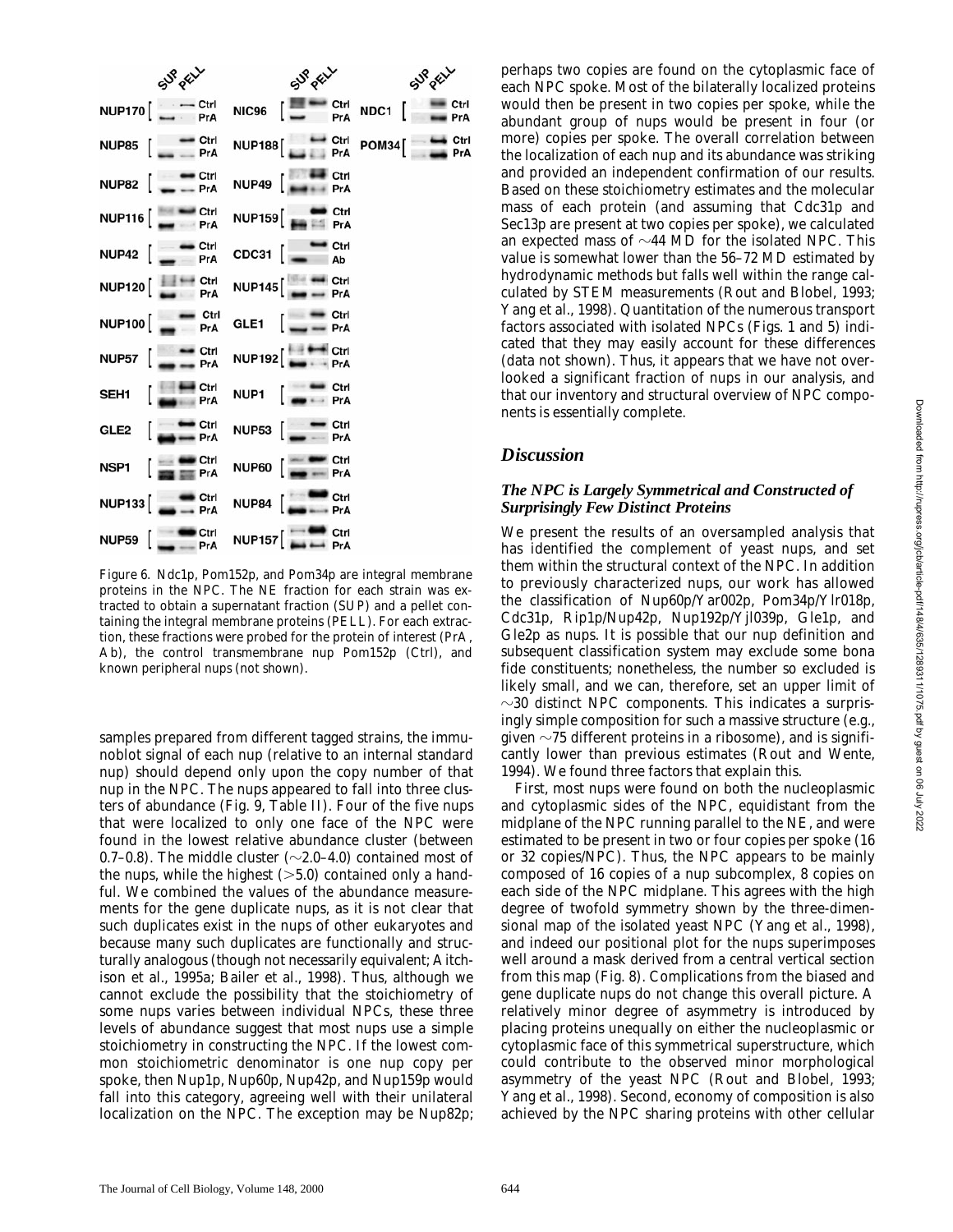

*Figure 7.* Localization of the tagged nucleoporins by immunoelectron microscopy. To estimate the position of the tagged nups within the NPC, we immunolabeled NEs from each protein A–tagged strain using a gold-conjugated antibody to visualize the tag. We selected labeled NPC images that had no obvious signs of damage or occlusion, and whose nucleocytoplasmic orientation could be unambiguously determined (Nehrbass et al., 1996). We chose only those NPCs sectioned perpendicular to the NE plane with a clearly visible double membrane. We selected a radius of 100 nm around the estimated center of each NPC as an excision limit and then created an aligned superimposed montage using 20 of the resulting excised NPC images (Strambio-de-Castillia et al., 1999). Scale bars are graduated in 10-nm intervals, with the horizontal bar centered on the cylindrical axis of the NPC and the vertical bar centered on the plane of NPC pseudo-mirror symmetry. The major features in each montage are diagrammed schematically on the lower right (C, cytoplasm; N, nucleoplasm). Montages from extraction conditions with the highest degree of specific labeling (averages ranging between 3–10 gold particles/NPC) are shown. They are arranged into those showing approximately symmetric labeling on both sides of the NPC, those with labeling biased towards one face, and those localized exclusively either to the cytoplasmic face or the nucleoplasmic face. NUP145N and NUP145C, NH2-terminal and COOH-terminal tagged fragments respectively of Nup145p (in all other figures and tables NUP145 refers only to the COOH-terminal tagged fragment).

components, such as the COPII component Sec13p, and the spindle pole components Ndc1p and (as shown here) Cdc31p. Third, the high NPC mass is also a result of the large average molecular weight  $(\sim 100$  kD) of yeast nups. Thus only 30 such proteins, each present in 16 copies, would produce a structure of  $\sim$ 50 MD. This combination of a limited number of large nups, present in multiple copies in a highly symmetric structure, can thus completely account for the mass of the NPC.

#### *The Composition and Architecture of the NPC Indicate a Possible Mechanism for Nucleocytoplasmic Transport*

Four major observations concerning the mechanisms of NPC-mediated transport result from our study.

*The NPC Lacks Proteins Normally Associated With Mechanochemical Transport.* Nucleocytoplasmic transport requires a source of energy, as it accumulates material against a concentration gradient (Shulga et al., 1996). Ear-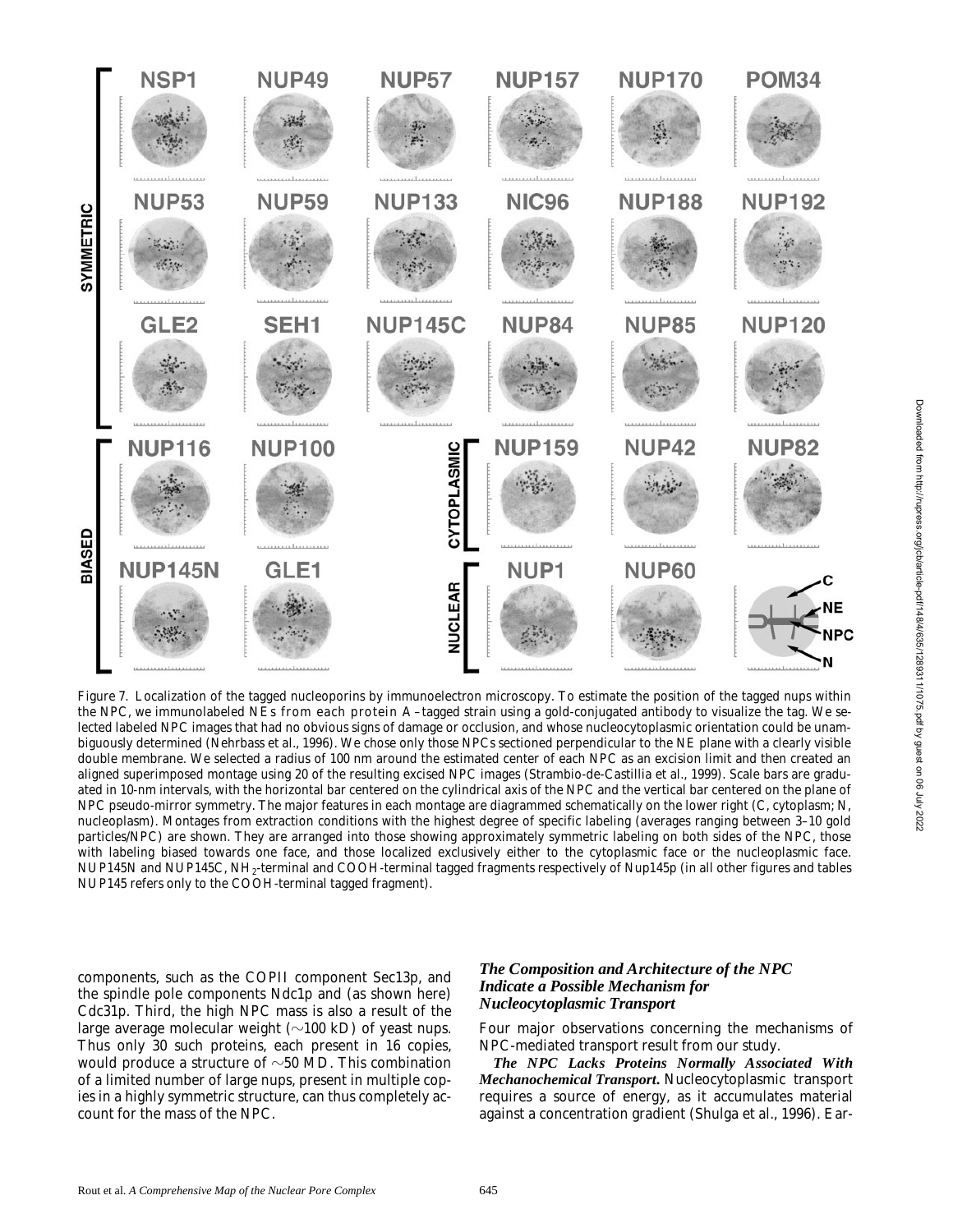

tion of nucleoporins in the NPC. Statistical analysis of the distribution of the gold particles in each montage allows determination of the position of the proteins relative to the NPC cylindrical axis (R) and mirror plane of pseudosymmetry (Z). The plotted circle size was arbitrarily chosen for the sake of clarity. A mask for a crosssection of the yeast NPC and pore membrane is shown schematically to scale in light gray. We have highlighted the FG nups, the majority of which were found on both sides of the NPC (green), and a few that were found towards the periphery and exclusively on the nuclear side (blue) or the cytoplasmic side of the NPC (red). Most of the non-FG nups (dark gray) were found on both sides. The integral membrane protein Pom34p (purple) was close to the membrane, as were the inferred positions of Pom152p and Ndc1p (purple stripes).

lier models proposed that myosin (Berrios et al., 1991) or other mechanoenzymes may be involved in transport (Akey, 1990). However, we found no NPC-associated motor proteins, nor any other nups that are either ATPases or GTPases, based on sequence comparisons. At least in part, the required energy likely comes from the maintenance of two distinct pools of Ran in the cell (Mattaj and Englmeier, 1998; Talcott and Moore, 1999). In the nucleus, Ran is maintained in its GTP-bound state, while the cytoplasmic pool is in its GDP-bound form. This distribution can be used by transport factors to determine which side of the NE they are on. Thus, the formation of an import complex between a kap and its cargo is stable in the presence of cytoplasmic Ran-GDP, but, in the nucleoplasm, Ran-GTP triggers its disassembly. In contrast, the formation of an export complex is stabilized in the nucleus by Ran-GTP, but as this complex reaches the cytoplasm, GTP on Ran is hydrolyzed and the complex disassembles (Gorlich et al., 1996; Koepp and Silver, 1996; Fornerod et al., 1997; Kutay et al., 1997; Mattaj and Englmeier, 1998).

It is, therefore, interesting that we found no yeast nups with obvious Ran binding sites (with the possible exception of the nonessential Nup2p; Figs. 4 and 5), suggesting that Ran does not need to be bound at the NPC. Another proposal involved the movement of transport factors along FG nups, propelled by cycles of Ran GTP hydrolysis (Rexach and Blobel, 1995; Koepp and Silver, 1996). However, it has recently been shown that GTP hydrolysis is not required for the translocation step across the NPC

(Schwoebel et al., 1998; Englmeier et al., 1999). Taken together, it seems that neither mechanoenzymes nor other nucleotide-driven processes are involved in the actual translocation step of transport. Binding alone seems sufficient to mediate exchange across the NPC (Kose et al., 1997). In the absence of motors, translocation across the NPC is likely propelled by Brownian motion (Simon et al., 1992; Magnasco, 1993). However, such facilitated diffusion models still invoke a conceptual gate somewhere in the NPC (Koepp and Silver, 1996), as nucleocytoplasmic transport involves a restriction of passive diffusion, apparently within the central channel (Feldherr and Akin, 1997; Keminer et al., 1999).

*The Transport Path Is Surrounded by a Large Number of Closely Packed Docking Site Proteins.* Each NPC possesses an abundance of binding sites for transport factors. It seems the FG nups form a phalanx of docking filaments bristling out from the NPC towards the nucleoplasm and cytoplasm and clustered around both ends of the mouth of the central channel. Based on our data, every NPC can, in principle, accommodate at least 160 transport factor molecules, even if each FG nup molecule binds only one transport factor (Table II). These FG nups are found throughout the NPC from its cytoplasmic to nuclear extremities, such that they may be available to a transport factor at almost all stages of its journey across the NPC (Figs. 7 and 8).

*Most Docking Site Proteins Are Found on both the Nuclear and Cytoplasmic Sides of the NPC.* 8 of the 12 FG nups are found on both faces of the NPC at similar distances from the NPC mirror plane. This high degree of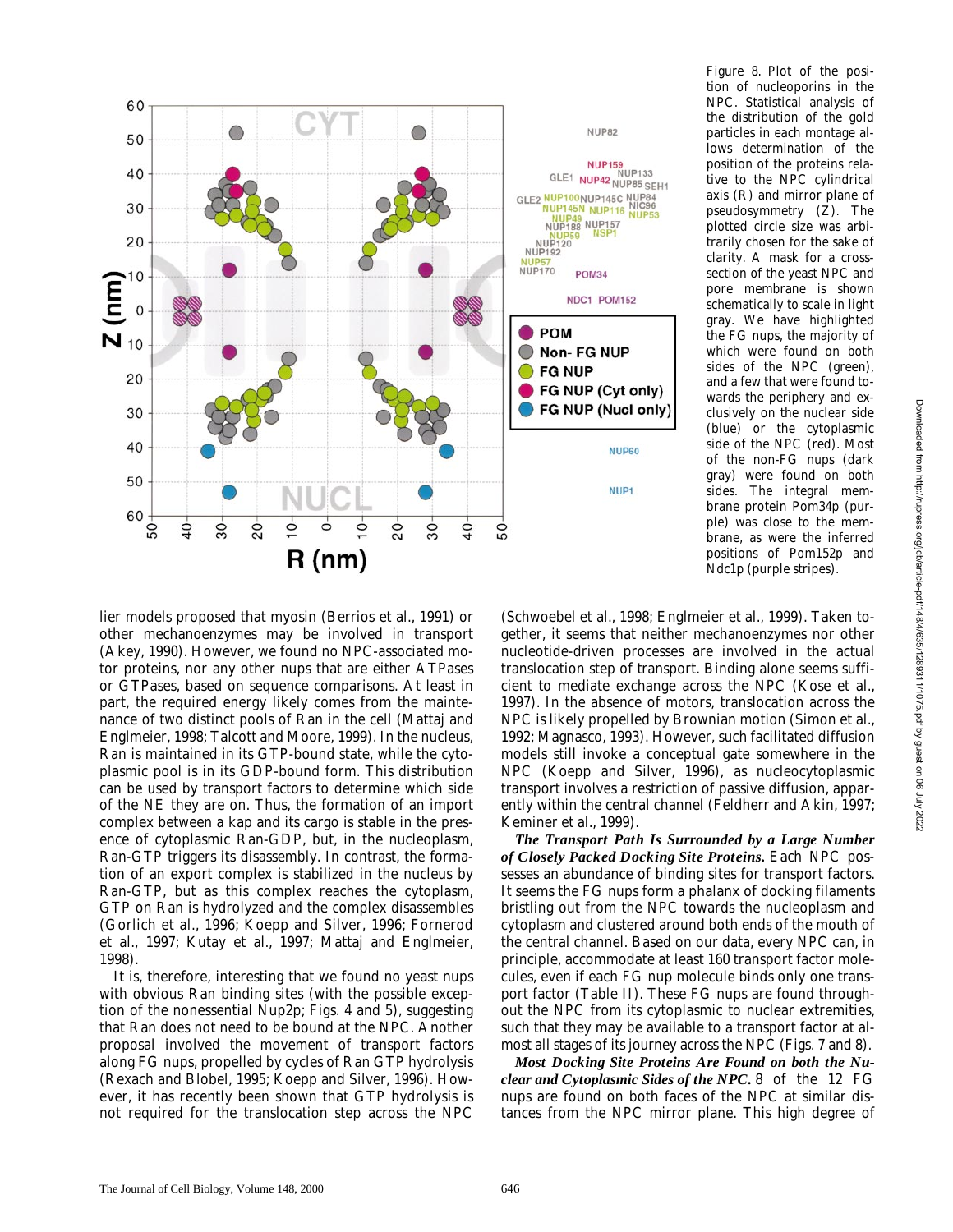*Table II. Localizations of Stoichiometries of Nucleoporins*

|                   |                   |                | Ouantitation       | Localizations |                |                        |  |
|-------------------|-------------------|----------------|--------------------|---------------|----------------|------------------------|--|
| Gene<br>name      | Molecular<br>mass | FG<br>repeats? | Relative<br>amount | $\mathbb{R}$  | Z              | Number<br>of particles |  |
|                   | kD                |                |                    | nm            | nm             |                        |  |
| CDC31             | 19                | N              | N <sub>D</sub>     | ND            | <b>ND</b>      | N <sub>D</sub>         |  |
| GLE1              | 62                | N              | $3.2 \pm 1.0$      | 22            | 36             | 140                    |  |
| GLE <sub>2</sub>  | 41                | N              | $4.4 \pm 2.0$      | 16            | 31             | 80                     |  |
| NDC1              | 74                | N              | $2.3 \pm 0.6$      | <b>ND</b>     | <b>ND</b>      | <b>ND</b>              |  |
| NIC <sub>96</sub> | 96                | N              | $5.8 \pm 1.5$      | 33            | 29             | 158                    |  |
| NSP1              | 87                | Y              | $7.2 \pm 1.0$      | 22            | 25             | 193                    |  |
| NUP1              | 114               | Y              | $0.7 \pm 0.1$      | 28            | 53             | 58                     |  |
| <b>NUP100</b>     | 100               | Ÿ              | $1.3 \pm 0.4$      | 21            | 32             | 73                     |  |
| <b>NUP116</b>     | 116               | Y              | $1.8 \pm 0.2$      | 26            | 28             | 93                     |  |
| <b>NUP120</b>     | 120               | N              | $2.8 \pm 0.3$      | 17            | 23             | 60                     |  |
| <b>NUP133</b>     | 133               | N              | $2.5 \pm 1.2$      | 29            | 37             | 95                     |  |
| <b>NUP145C</b>    | 81                | N              | $2.2 \pm 0.3$      | 27            | 31             | 113                    |  |
| <b>NUP145N</b>    | 65                | Y              | N <sub>D</sub>     | 22            | 28             | 76                     |  |
| <b>NUP157</b>     | 157               | N              | $3.0 \pm 0.9$      | 22            | 26             | 100                    |  |
| <b>NUP159</b>     | 159               | Y              | $0.7 \pm 0.4$      | 27            | 40             | 66                     |  |
| <b>NUP170</b>     | 169               | N              | $4.4 \pm 0.5$      | 11            | 14             | 48                     |  |
| <b>NUP188</b>     | 189               | N              | $3.0 \pm 0.2$      | 18            | 25             | 154                    |  |
| <b>NUP192</b>     | 191               | N              | $3.1 \pm 1.3$      | 15            | 22             | 58                     |  |
| NUP <sub>42</sub> | 43                | Y              | $0.8 \pm 0.1$      | 26            | 35             | 72                     |  |
| NUP <sub>49</sub> | 49                | Y              | $2.5 \pm 0.1$      | 19            | 26             | 122                    |  |
| NUP53             | 53                | Y              | $3.6 \pm 0.5$      | 30            | 27             | 89                     |  |
| NUP57             | 58                | Ÿ              | $3.0 \pm 0.5$      | 12            | 18             | 65                     |  |
| NUP59             | 59                | Y              | $2.0 \pm 0.2$      | 18            | 24             | 73                     |  |
| NUP <sub>60</sub> | 59                | Y              | $0.8 \pm 0.3$      | 34            | 41             | 83                     |  |
| <b>NUP82</b>      | 82                | N              | $1.7 \pm 0.1$      | 26            | 52             | 85                     |  |
| NUP84             | 84                | N              | $3.6 \pm 0.8$      | 31            | 31             | 98                     |  |
| <b>NUP85</b>      | 85                | N              | $3.8 \pm 0.5$      | 28            | 35             | 115                    |  |
| <b>POM152</b>     | 152               | N              | $2.2 \pm 0.1$      | ND            | N <sub>D</sub> | N <sub>D</sub>         |  |
| POM34             | 34                | N              | $5.1 \pm 0.4$      | 28            | 12             | 104                    |  |
| SEH1              | 39                | N              | $3.4 \pm 1.4$      | 32            | 34             | 101                    |  |

symmetry appears inconsistent with the level of NPC asymmetry necessary to support models in which a continuous affinity gradient drives the directionality of transport (Floer et al., 1997).

*A Minority of Docking Sites Displays a Limited and Organized Asymmetry.* The idea that Ran may be the only essential vectorial cue (Nachury and Weis, 1999) is countered by the continued directional transport of transport factors unable to interact with Ran (Gorlich et al., 1996; Kose et al., 1997), and the observation that transport is irreversible across single NPCs (Keminer et al., 1999). The fact that we observed a marked asymmetry in a subset of the FG nups also indicates that differences between the nuclear and cytoplasmic NPC docking sites are important for transport (Blobel, 1995). Indeed, in vertebrates onesided FG nups have been implicated in the termination of translocation, leading to the suggestion that these play a crucial role in targeting transport factors to the correct side of the NPC (Delphin et al., 1997; Kehlenbach et al., 1999). We note that certain homologous yeast one-sided FG nups, apparently involved in similar termination reactions (Rexach and Blobel, 1995; Floer et al., 1997; Floer and Blobel, 1999), are placed further away from the NE plane than all other FG nups, exposing them and their bound transport factors to the Ran environment particular to the compartment they face.

#### *A Brownian Affinity Gating Model for Nucleocytoplasmic Transport*

Constrained by the above observations, a coherent model of nucleocytoplasmic transport must explain the following: (a) NLS or NES signal–mediated gating at the NPC, (b) unidirectional (vectorial) transport across the NPC, (c) recycling to allow unlimited rounds of transport, and (d) the energy requirements of these processes. We propose that Brownian motion (diffusion) accounts for translocation while vectoriality is a combined effort of both the asymmetric nups and the asymmetric distribution of soluble transport factors. Two gating mechanisms remain possible. One involves a dilatory gate. However, given the number and disposition of FG nups, we propose another mechanism that does not require conventional mechanical gating.

Two characteristics of the NPC could account for gating (Fig. 10). On one hand, the NPC contains a narrow central tube, ringed at each end by a dense array of filamentous FG nups (Fig. 8). This confined channel (which may be further occluded by the filamentous FG nups) presents a significant barrier to the passive diffusion of macromolecules (Paine et al., 1975; Feldherr and Akin, 1997). Thus, macromolecules that do not bind to nups are less likely to diffuse across the NPC and are largely barred from passage across the NE (Fig. 10 I). On the other hand, macromolecules that bind to nups (specifically cargo-carrying transport factors binding to FG nups) increase their residence time at the entrance of the central tube, and so their diffusion across the NPC is greatly facilitated (Fig. 10 II). In a sense, the FG nups provide an attraction force for transport factors that could counter the repulsion force from diffusive exclusion. Given a sufficiently high release rate, rapid and reversible binding would promote a fast diffusional exchange of transport factors among the symmetrically disposed docking sites and so between the two faces of the NPC. By restricting the number of diffusional degrees of freedom (e.g., along the filaments), the FG nups may further facilitate the passage of transport factors across the NPC. In effect, the apparent size of the diffusion channel would become very much larger for proteins that can bind the FG nups than for those proteins unable to bind. This difference provides a virtual gate, in which the apparent size of the NPC increases for a cargo only while its signal-mediated translocation is active, but which does not necessarily involve a physical dilation of the NPC (Blobel, 1995).

Our model is clearly a simplified one. In particular, some aspects of gating still seem to require the existence of a mechanical gate at the central tube. However, we suggest an alternative that does not require such large-scale concerted motions of the central tube. Thus, we propose that diffusive movement of the tethered filamentous FG nups may contribute to the discrimination between nonbinding and binding macromolecules. Brownian motion would drive the rapid motion of these filaments; small molecules could readily slip past the flailing filaments, while large molecules would tend to be deflected away from the channel by frequent impacts. Such entropic exclusion has been demonstrated (Brown and Hoh, 1997). The dilation of the central channel and nuclear basket observed for the largest transport substrates (Akey, 1990;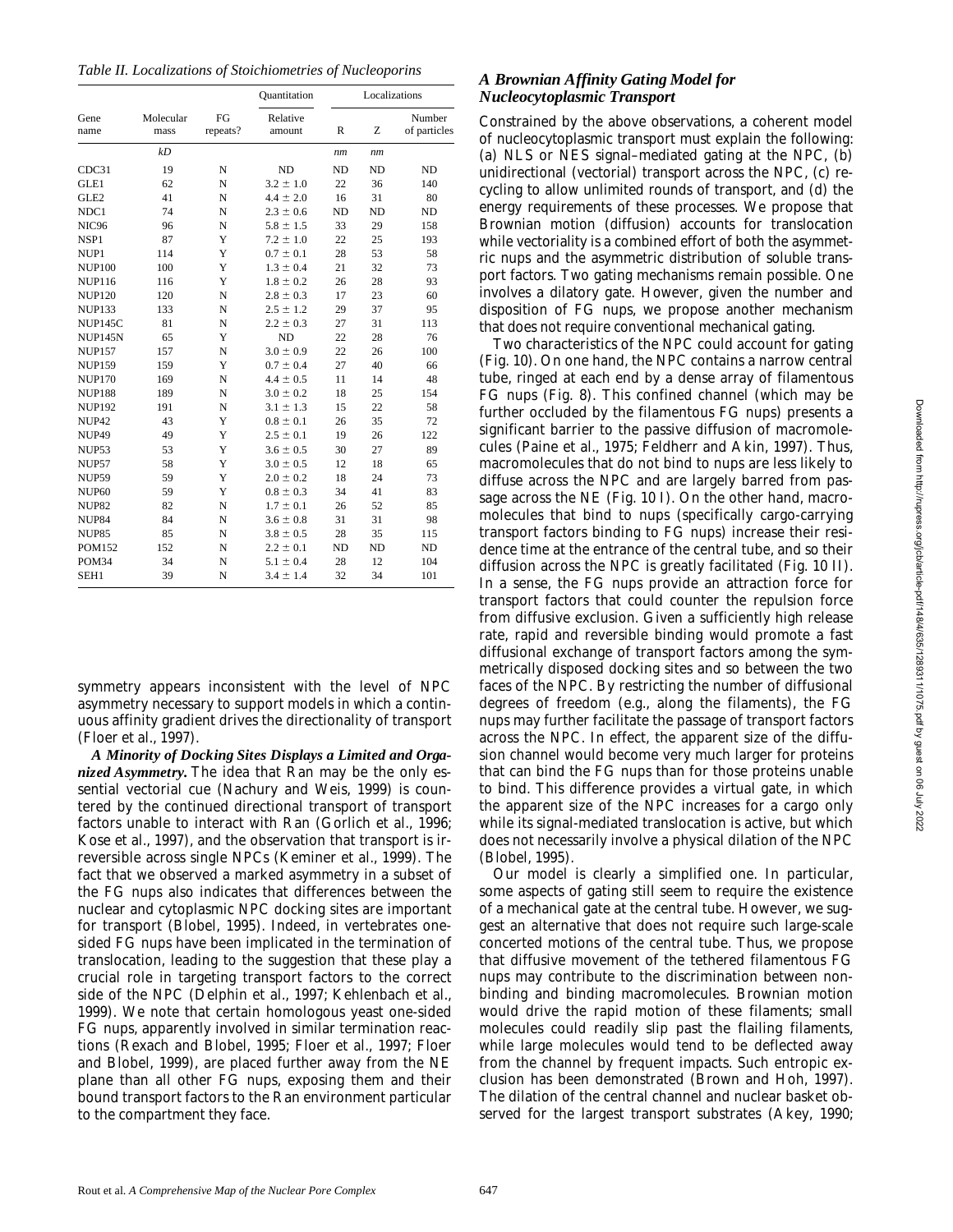

*Figure 9.* Relative abundance of nucleoporins in the NPC. Each data point represents the ratio of the signal from the tagged nucleoporin to the signal for the internal standard (Table II), which are proportional to the relative quantity of each protein in the NPC, averaged from at least two independent measurements for each nup (each generated from four different ratio measurements). The brackets indicate clusters of relative abundance containing the nups indicated at the right. Nups found exclusively on one side of the NPC are shown as open diamonds.

Kiseleva et al., 1996) would then be a consequence, rather than cause, of substrate translocation.

For unidirectional transport across the NPC, translocating transport factors need cues to determine which side of the NPC they are on. Vectorial cues arise from two potential sources, the asymmetry of the FG nups and the asymmetric distribution of Ran-GTP (Mattaj and Englmeier, 1998). Transport is then concluded by a vectorial step.

Consider a cargo imported by its kap into the nucleoplasm (Fig. 11). The cargo alone cannot easily pass through the diffusion barrier of the NPC. In the cytoplasm, the kap is exposed only to Ran-GDP, allowing it to acquire the cargo. This cargo–kap complex can now bind the NPC (Fig. 11 I), passing through the now effectively open Brownian gate and diffusing across the NPC by binding symmetric FG nups. This allows the cargo–kap complex access to both faces of the NPC (Fig. 11 II). We propose that in this state, the cargo–kap complex has its highest affinity for the one-sided FG nups on the nuclear face. At the nuclear face, the kap moves preferentially away from the symmetric region of the nuclear pore to these higher affinity binding sites, preventing its exchange

back to the cytoplasmic face. In the absence of any other influence this high affinity interaction would be stable, and the cargo–kap complex would arrest here, bound to the FG nups at the nuclear extremity of the NPC (Fig. 11 III). This situation is seen in the case of kap mutants that cannot bind Ran (Gorlich et al., 1996). However, the peripheral localization of these nups exposes their bound kap complex to the nucleoplasmic milieu and in particular, to Ran-GTP. The binding of Ran-GTP to the kap induces cargo release and undocking from the NPC, which causes the cargo and kap to be liberated into the nucleoplasm (Fig. 11 IV). Once nucleoplasmic, the cargo can no longer bind the NPC, and the Brownian gate, in effect, shuts.

Export would be similar (Fig. 11 I–IV). An exporting kap binds both Ran-GTP and its export cargo in the nucleoplasm. After passing through the symmetric FG nups, the cargo-Ran-kap complex is preferentially drawn to the high affinity binding sites, this time on the NPC cytoplasmic face. In isolation, this complex would be stable, as has been observed (Floer and Blobel, 1999; Kehlenbach et al., 1999). However, the kap-bound Ran-GTP is now at the cytoplasmic periphery of the NPC, exposed to the cyto-



# I. Non-Binding



II. Binding

*Figure 10.* The Brownian affinity gate model. (I) The narrow bore of the central tube ensures that macromolecules that do not bind to nups find in hard to diffuse across the NPC, and are thus largely excluded; the diffusive movement of the filamentous nups may contribute to this exclusion. (II) Macromolecules that bind to nups increase their residence time at the entrance of the central tube, and so their diffusion across the NPC is greatly facilitated.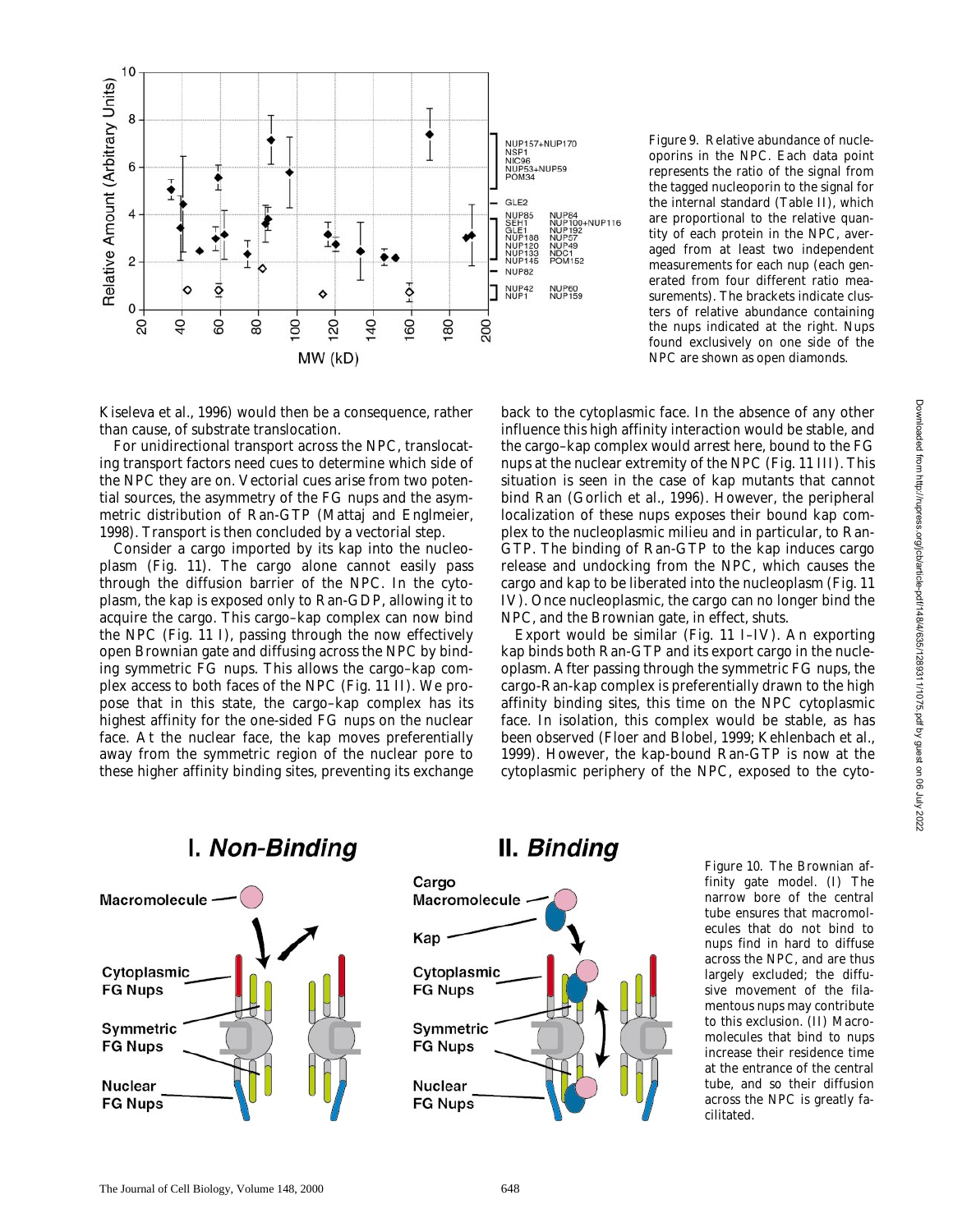



plasmic RanGAP, which induces the hydrolysis of the GTP on Ran. This in turn, causes undocking of the kap complex from the cytoplasmic binding sites and the release of both Ran and the cargo from the kap. It can readily be seen how recycling of the export kap back to the nucleoplasm would be akin to cargoless import, and likewise how recycling of an importing kap akin to cargoless export. In this fashion, the transport cycles are completed and the system restored, powered by the hydrolysis of GTP.

Numerous mechanistic refinements can be added. For instance, as exporting and importing kaps differ only in which Ran-bound state they load and dispose of cargo, it is possible that some kaps may carry material in both directions. The various transport factors apparently favor different FG nups (Aitchison et al., 1996; Rout et al., 1997; Marelli et al., 1998), and may also differ as to which vectorial cues (asymmetric FG nups versus soluble factors) they emphasize; some may only require symmetric FG nups and Ran. Such techniques for segregating transport factors into alternative pathways would serve to decrease congestion at the NPC, and furthermore provide opportunities for differential regulation by altering the affinity for a particular docking site to its particular preferred class of transport factor (Saavedra et al., 1997; Marelli et al., 1998). Furthermore, some transport factors may not require Ran at all, gaining directional cues and energy from alternative sources. For example, NPC-associated, ATP-driven RNA helicases (Snay-Hodge et al., 1998; Tseng et al., 1998), plus the exchange of RNA-binding proteins at the NPC, might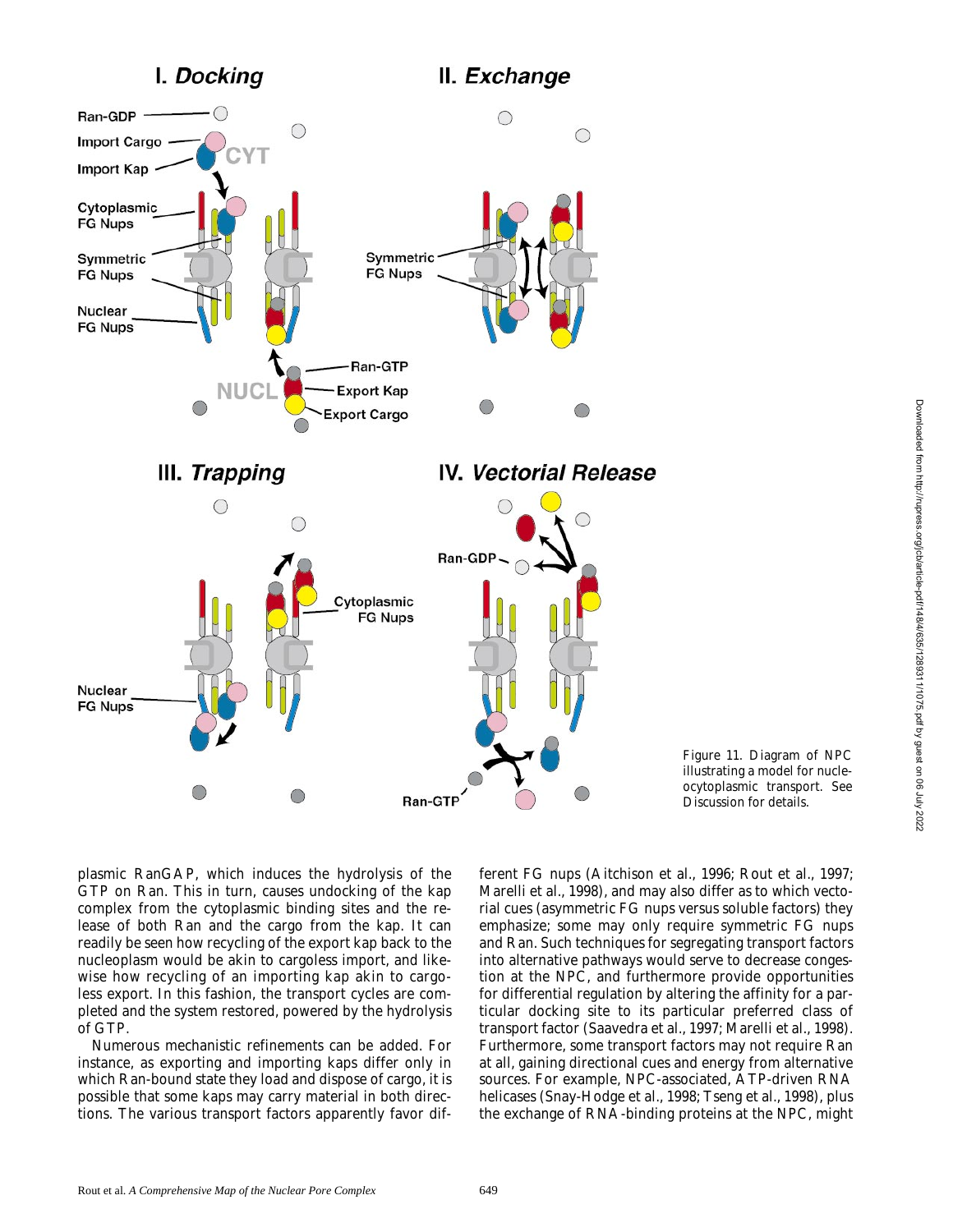reel mRNPs across the NPC in a process that is largely independent of Ran-mediated GTP hydrolysis. We also expect that in higher eukaryotes other mechanisms, like incorporating binding sites for Ran and its cofactors within the NPC, have been called into play to improve the efficiency and regulation of transport.

#### *Perspectives*

The yeast NPC provides a simple and accessible model system for studying nucleocytoplasmic transport, in which for the first time we have defined and mapped virtually all the components. This information can now be used to explore the fine structure of the NPC, determine the assembly pathway of the NPC, and further elucidate the mechanisms of nucleocytoplasmic transport. The tagged strains also constitute a series of powerful new tools that can be used to probe the function of nups in the context of the whole machine.

We would like to apologize to those authors whose primary work we could not cite due to space limitations. We are particularly grateful to Helen Shio for her superb electron microscopy work. We thank Julia Kipper, Rosemary Williams, Yongmin Oh, Dwayne Weber, and other members of the Rout, Chait, and Aitchison laboratories, as well as Rick Wozniak and Christopher Akey for many useful suggestions, much practical help, and materials; Wenzhu Zhang for ProFound; Mark Rose for the anti-Cdc31p antibodies; Ed Hurt for the anti-Nic96p antibodies; and Joe Fernandez for his excellent protein sequence data. We also thank Marcelo Magnasco, Jan Hoh, Kathy Wilson, and Rod MacKinnon for insightful suggestions regarding the model, and John Kuriyan and Stephen Burley for their useful critiques of the manuscript. Particular thanks go to Günter Blobel for much support, useful discussion, and encouragement.

We acknowledge funding from the National Institutes of Health (grant RR00862 to B.T. Chait), the Rockefeller University (to M.P. Rout), the Howard Hughes Medical Institute (A. Suprapto), and the Medical Research Council of Canada and Alberta Heritage Foundation for Medical Research (J.D. Aitchison).

Submitted: 18 January 2000 Revised: 24 January 2000 Accepted: 24 January 2000

#### *References*

- Aitchison, J.D., M.P. Rout, M. Marelli, G. Blobel, and R.W. Wozniak. 1995a. Two novel related yeast nucleoporins Nup170p and Nup157p: complementation with the vertebrate homologue Nup155p and functional interactions with the yeast nuclear pore-membrane protein Pom152p. *J. Cell Biol.* 131: 1133–1148.
- Aitchison, J.D., G. Blobel, and M.P. Rout. 1995b. Nup120p: a yeast nucleoporin required for NPC distribution and mRNA transport. *J. Cell Biol.* 131: 1659–1675.
- Aitchison, J.D., G. Blobel, and M.P. Rout. 1996. Kap104p: a karyopherin involved in the nuclear transport of messenger RNA binding proteins. *Science*. 274:624–627.
- Akey, C.W. 1990. Visualization of transport-related configurations of the nuclear pore transporter. *Biophys. J.* 58:341–355.
- Bailer, S.M., S. Siniossoglou, A. Podtelejnikov, A. Hellwig, M. Mann, and E. Hurt. 1998. Nup116p and Nup100p are interchangeable through a conserved motif which constitutes a docking site for the mRNA transport factor gle2p. *EMBO (Eur. Mol. Biol. Organ.) J.* 17:1107–1119.
- Berrios, M., P.A. Fisher, and E.C. Matz. 1991. Localization of a myosin heavy chain-like polypeptide to *Drosophila* nuclear pore complexes. *Proc. Natl. Acad. Sci. USA.* 88:219–223.
- Biggins, S., and M.D. Rose. 1994. Direct interaction between yeast spindle pole body components: Kar1p is required for Cdc31p localization to the spindle pole body. *J. Cell Biol.* 125:843–852.
- Blobel, G. 1995. Unidirectional and bidirectional protein traffic across membranes. *Cold Spring Harb. Symp. Quant. Biol.* 60:1–10.
- Brown, H.G., and J.H. Hoh. 1997. Entropic exclusion by neurofilament sidearms: a mechanism for maintaining interfilament spacing. *Biochemistry*. 36: 15035–15040.
- Buss, F., H. Kent, M. Stewart, S.M. Bailer, and J.A. Hanover. 1994. Role of different domains in the self-association of rat nucleoporin p62. *J. Cell Sci.* 107: 631–638.
- Chial, H.J., M.P. Rout, T.H. Giddings, and M. Winey. 1998. *Saccharomyces cerevisiae* Ndc1p is a shared component of nuclear pore complexes and spindle pole bodies. *J. Cell Biol.* 143:1789–1800.
- Davis, L.I. 1995. The nuclear pore complex. *Annu. Rev. Biochem.* 64:865–896.
- DeHoratius, C., and P.A. Silver. 1996. Nuclear transport defects and nuclear envelope alterations are associated with mutation of the *Saccharomyces cerevisiae* NPL4 gene. *Mol. Biol. Cell.* 7:1835–1855.
- Delphin, C., T. Guan, F. Melchior, and L. Gerace. 1997. RanGTP targets p97 to RanBP2, a filamentous protein localized at the cytoplasmic periphery of the nuclear pore complex. *Mol. Biol. Cell.* 8:2379–2390.
- Emtage, J.L., M. Bucci, J.L. Watkins, and S.R. Wente. 1997. Defining the essential functional regions of the nucleoporin Nup145p. *J. Cell Sci.* 110:911–925.
- Englmeier, L., J.C. Olivo, and I.W. Mattaj. 1999. Receptor-mediated substrate translocation through the nuclear pore complex without nucleotide triphosphate hydrolysis. *Curr. Biol.* 9:30–41.
- Fabre, E., and E. Hurt. 1997. Yeast genetics to dissect the nuclear pore complex and nucleocytoplasmic trafficking. *Annu. Rev. Genet.* 31:277–313.
- Fahrenkrog, B., E.C. Hurt, U. Aebi, and N. Pante. 1998. Molecular architecture of the yeast nuclear pore complex: localization of Nsp1p subcomplexes. *J. Cell Biol.* 143:577–588.
- Feldherr, C.M., and D. Akin. 1997. The location of the transport gate in the nuclear pore complex. *J. Cell Sci.* 110:3065–3070.
- Fenyo, D., J. Qin, and B.T. Chait. 1998. Protein identification using mass spectrometric information. *Electrophoresis*. 19:998–1005.
- Fernandez, J., L. Andrews, and S.M. Mische. 1994. An improved procedure for enzymatic digestion of polyvinylidene difluoride-bound proteins for internal sequence analysis. *Anal. Biochem.* 218:112–117.
- Floer, M., and G. Blobel. 1999. Putative reaction intermediates in Crm1-mediated nuclear protein export. *J. Biol. Chem.* 274:16279–16286.
- Floer, M., G. Blobel, and M. Rexach. 1997. Disassembly of RanGTP-karyopherin beta complex, an intermediate in nuclear protein import. *J. Biol. Chem.* 272:19538–19546.
- Fornerod, M., M. Ohno, M. Yoshida, and I.W. Mattaj. 1997. CRM1 is an export receptor for leucine-rich nuclear export signals. *Cell*. 90:1051–1060.
- Fujiki, Y., A.L. Hubbard, S. Fowler, and P.B. Lazarow. 1982. Isolation of intracellular membranes by means of sodium carbonate treatment: application to endoplasmic reticulum. *J. Cell Biol.* 93:97–102.
- Gorlich, D., N. Pante, U. Kutay, U. Aebi, and F.R. Bischoff. 1996. Identification of different roles for RanGDP and RanGTP in nuclear protein import. *EMBO (Eur. Mol. Biol. Organ.) J.* 15:5584–5594.
- Grandi, P., V. Doye, and E.C. Hurt. 1993. Purification of NSP1 reveals complex formation with 'GLFG' nucleoporins and a novel nuclear pore protein NIC96. *EMBO (Eur. Mol. Biol. Organ.) J.* 12:3061–3071.
- Grandi, P., S. Emig, C. Weise, F. Hucho, T. Pohl, and E.C. Hurt. 1995. A novel nuclear pore protein Nup82p which specifically binds to a fraction of Nsp1p. *J. Cell Biol.* 130:1263–1273.
- Heath, C.V., C.S. Copeland, D.C. Amberg, V. Del Priore, M. Snyder, and C.N. Cole. 1995. Nuclear pore complex clustering and nuclear accumulation of<br>poly(A)+ RNA associated with mutation of the *Saccharomyces cerevisiae* RAT2/NUP120 gene. *J. Cell Biol.* 131:1677–1697.
- Hurwitz, M.E., C. Strambio-de-Castillia, and G. Blobel. 1998. Two yeast nuclear pore complex proteins involved in mRNA export form a cytoplasmically oriented subcomplex. *Proc. Natl. Acad. Sci. USA.* 95:11241–11245.
- Katahira, J., K. Strasser, A. Podtelejnikov, M. Mann, J.U. Jung, and E. Hurt. 1999. The Mex67p-mediated nuclear mRNA export pathway is conserved from yeast to human. *EMBO (Eur. Mol. Biol. Organ.) J.* 18:2593–2609.
- Kehlenbach, R.H., A. Dickmanns, A. Kehlenbach, T. Guan, and L. Gerace. 1999. A role for RanBP1 in the release of CRM1 from the nuclear pore complex in a terminal step of nuclear export. *J. Cell Biol.* 145:645–657.
- Keminer, O., J.P. Siebrasse, K. Zerf, and R. Peters. 1999. Optical recording of signal-mediated protein transport through single nuclear pore complexes. *Proc. Natl. Acad. Sci. USA.* 96:11842–11847.
- Kilmartin, J.V., and J. Fogg. 1982. Partial purification of yeast spindle pole bodies. *In* Microtubules in Microorganisms. P. Cappuccinelli and N.R. Morris, editors. Marcel Dekker, Inc., New York. 157–169.
- Kiseleva, E., M.W. Goldberg, B. Daneholt, and T.D. Allen. 1996. RNP export is mediated by structural reorganization of the nuclear pore basket. *J. Mol. Biol.* 260:304–311.
- Koepp, D.M., and P.A. Silver. 1996. A GTPase controlling nuclear trafficking: running the right way or walking RANdomly? *Cell*. 87:1–4.
- Kose, S., N. Imamoto, T. Tachibana, T. Shimamoto, and Y. Yoneda. 1997. Ranunassisted nuclear migration of a 97-kD component of nuclear pore-targeting complex. *J. Cell Biol.* 139:841–849.
- Kosova, B., N. Pante, C. Rollenhagen, and E. Hurt. 1999. Nup192p is a conserved nucleoporin with a preferential location at the inner site of the nuclear membrane. *J. Biol. Chem.* 274:22646–22651.
- Kraemer, D.M., C. Strambio-de-Castillia, G. Blobel, and M.P. Rout. 1995. The essential yeast nuceloporin NUP159 is located on the cytoplasmic side of the nuclear pore complex and serves in karyopherin-mediated binding of transport substrate. *J. Biol. Chem.* 270:19017–19021.
- Kuster, B., and M. Mann. 1998. Identifying proteins and post-translational modifications by mass spectrometry. *Curr. Opin. Struct. Biol.* 8:393–400.